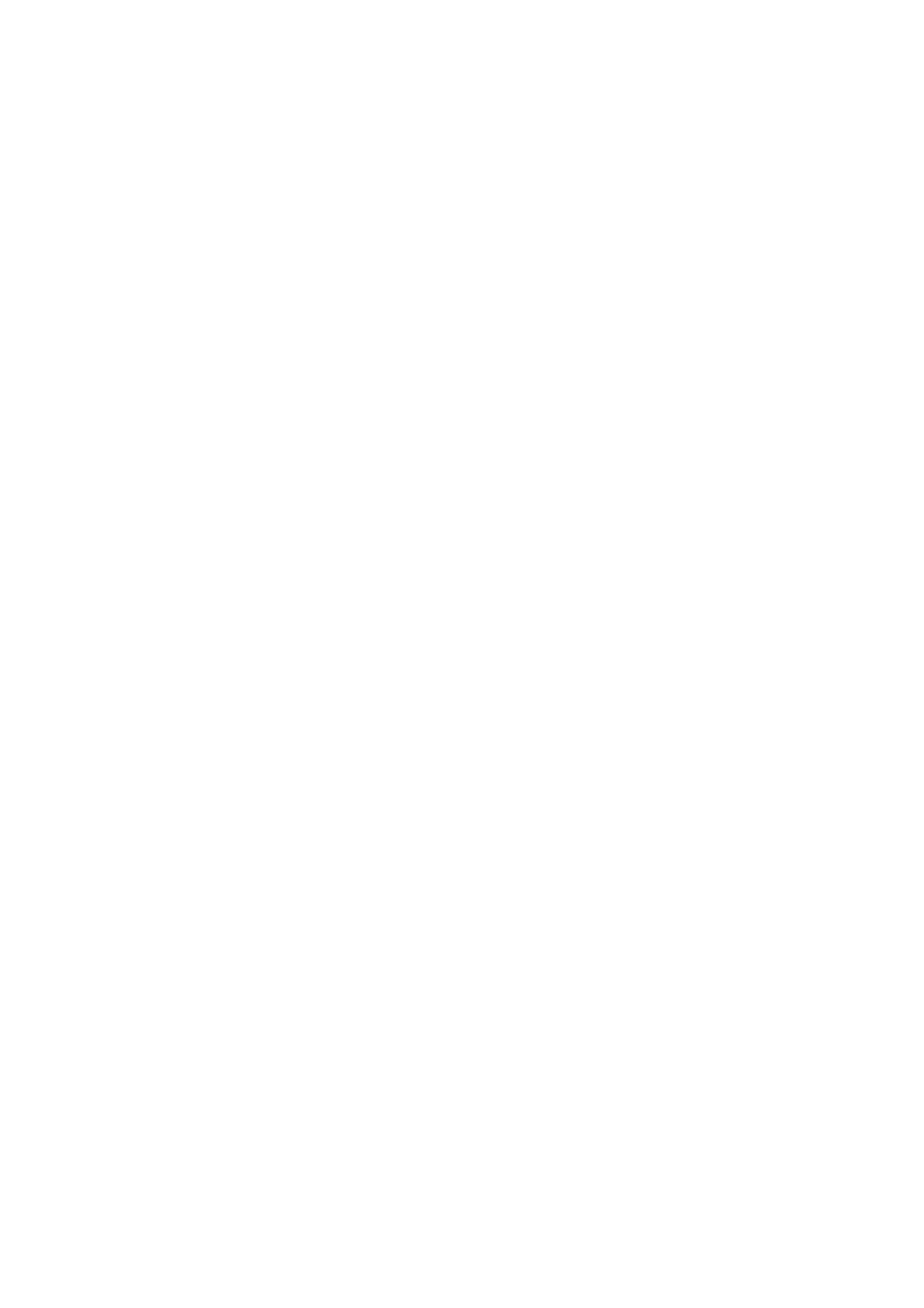## **CHAPTER 534**

## **CERTIFIED PUBLIC SECRETARIES OF KENYA ACT**

#### ARRANGEMENT OF SECTIONS

#### PART I – PRELIMINARY

#### *Section*

- 1. Short title.
- 2. Interpretation.

# PART II – ESTABLISHMENT OF VARIOUS BODIES

#### *A – Institute of Certified Public Secretaries of Kenya*

- 3. Establishment of the Institute.
- 4. Membership of the Institute.
- 5. Honorary fellows.
- 6. Chairman of the Institute.
- 7. Functions of the Institute.

#### *B – Council of the Institute*

- 8. The Council.
- 9. Constitution of the Council.
- 10. Secretary to the Council.

#### *C – Registration of Certified Public Secretaries Board*

- 11. The Registration Board.
- 12. Constitution of the Registration Board.
- 13. Registrar of the Registration Board.

#### PART III – PRACTISING CERTIFICATES AND REGISTRATION OF CERTIFIED PUBLIC SECRETARIES

- 14. Practising certificates.
- 15. Practising as a certified public secretary.
- 16. Application for practising certificate.
- 17. Issue of practising certificate.
- 18. Duration of practising certificate.
- 18A. *Deleted.*
- 18B. Licensing of dual occupations.
- 19. Application for registration.
- 20. Qualification.
- 21. Disqualifications.
- 22. Registration.
- 23. Cancellation of registration.

# PART IV – DISCIPLINARY PROVISIONS

- 24. Professional misconduct.
- 25. The Disciplinary Committee.
- 26. Inquiry by the Disciplinary Committee.
- 27. Recommendations after inquiry.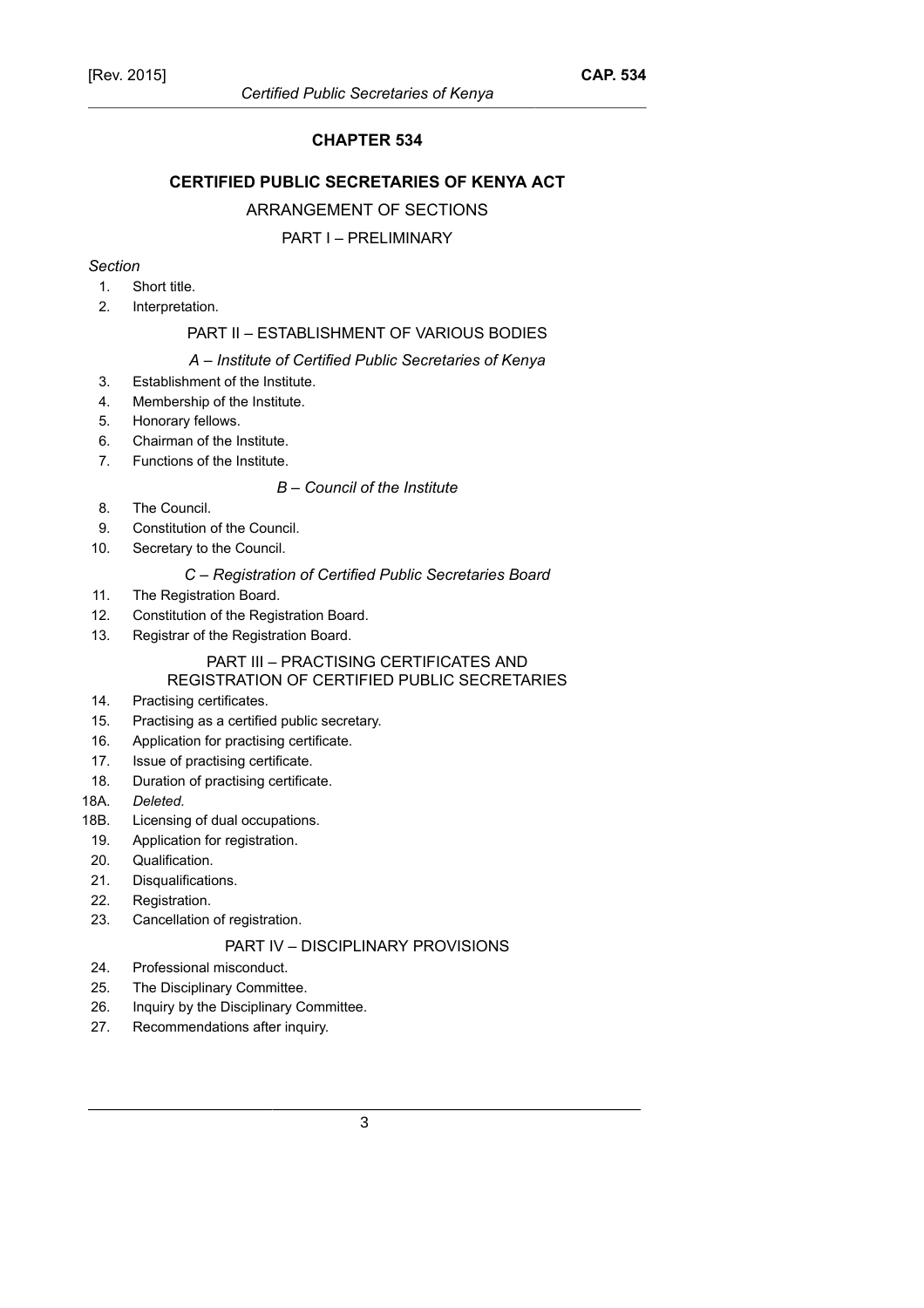- 28. Determination by the Registration Board.
- 29. Appeal.
- 30. Rules.

## PART V – MISCELLANEOUS PROVISIONS

- 31. Staff and protection of Institute, etc., from liability.
- 32. Terms and conditions of employment of staff.
- 33. Moneys payable to the Institute and the Registration Board.
- 34. Accounts and audit.
- 35. Offences.
- 36. Vacancy in membership.
- 37. Regulations.

## PART VI – GENERAL PROVISIONS

- 38. Application of Part.
- 39. Convening first annual general meeting of Institute.
- 40. Transitional provisions.
- 41. Amendment of Cap. 486.

#### **SCHEDULES**

| $FIRST$ SCHEDULE $-$ | THE INSTITUTE          |
|----------------------|------------------------|
| SECOND SCHEDULE —    | THE COUNCIL            |
| THIRD SCHEDULE —     | THE REGISTRATION BOARD |
| FOURTH SCHEDULE —    | PROCEEDINGS ON INQUIRY |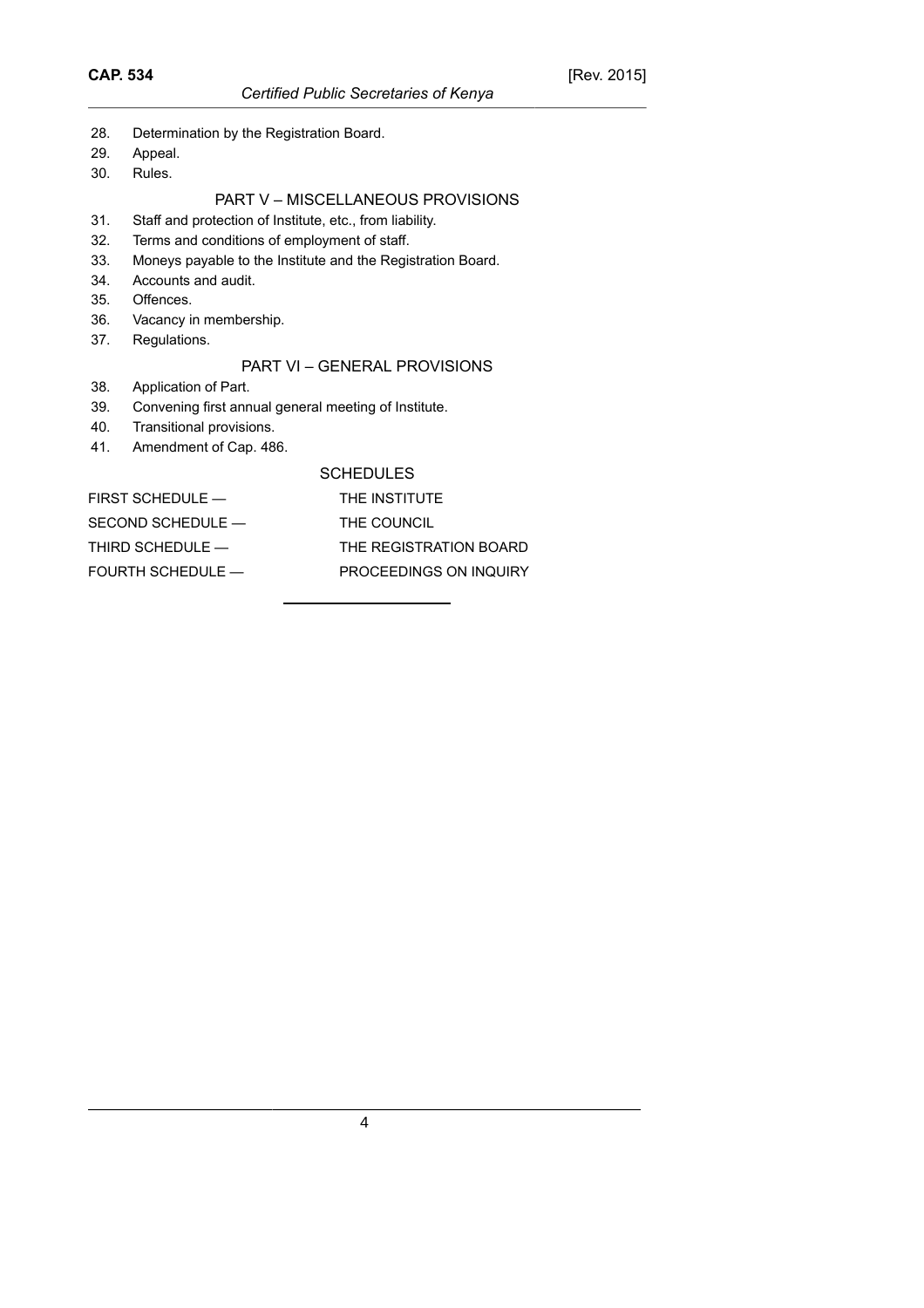#### **CHAPTER 534**

## **CERTIFIED PUBLIC SECRETARIES OF KENYA ACT**

[*Date of assent: 14th December, 1988*.]

[*Date of commencement: 1st November, 1989*.]

**An Act of Parliament to make provision for the establishment of an Institute to be known as the Institute of Certified Public Secretaries of Kenya and a Registration Board to be known as the Registration of Certified Public Secretaries Board and for connected purposes**

[No. 12 of 1988, L.N. 432/1989, Act No. 20 of 1989, Act No. 7 of 1990, Act No. 21 of 1990, Act No. 14 of 1991, Act No. 11 of 1992, Act No. 9 of 2000, Act No. 2 of 2002, Act No. 5 of 2007.]

## PART I – PRELIMINARY

## **1. Short title**

This Act may be cited as the Certified Public Secretaries of Kenya Act, 1988.

#### **2. Interpretation**

(1) In this Act, unless the context otherwise requires—

**"certified public secretary"** means a person registered as a certified public secretary under section 19;

**"chairman of the Board"** means the chairman of the Registration of Certified Public Secretaries Board appointed by the Minister under the Third Schedule;

**"chairman of the Institute"** means the chairman of the Institute and includes a person appointed under paragraph 2 of the First Schedule to act as chairman;

**"company secretary"** means a certified public secretary;

**"Council"** means the Council of the Institute established by section 8;

**"Disciplinary Committee"** means the committee established under section 25;

**"Examination Board"** means the Kenya Accountants and Secretaries National Examinations Board established by section 14 of the Accountants Act (Cap. 531);

**"Institute"** means the Institute of Certified Public Secretaries of Kenya established by section 3;

**"practising certificate"** means a practising certificate issued by the Registration Board pursuant to section 14;

**"register"** means the register kept pursuant to section 22;

**"Registration Board"** means the Registration of Certified Public Secretaries Board established by section 11.

(2) For the purposes of this Act—

(a) a person is registered if his name is recorded in the register pursuant to section  $22(1)(a)$ ;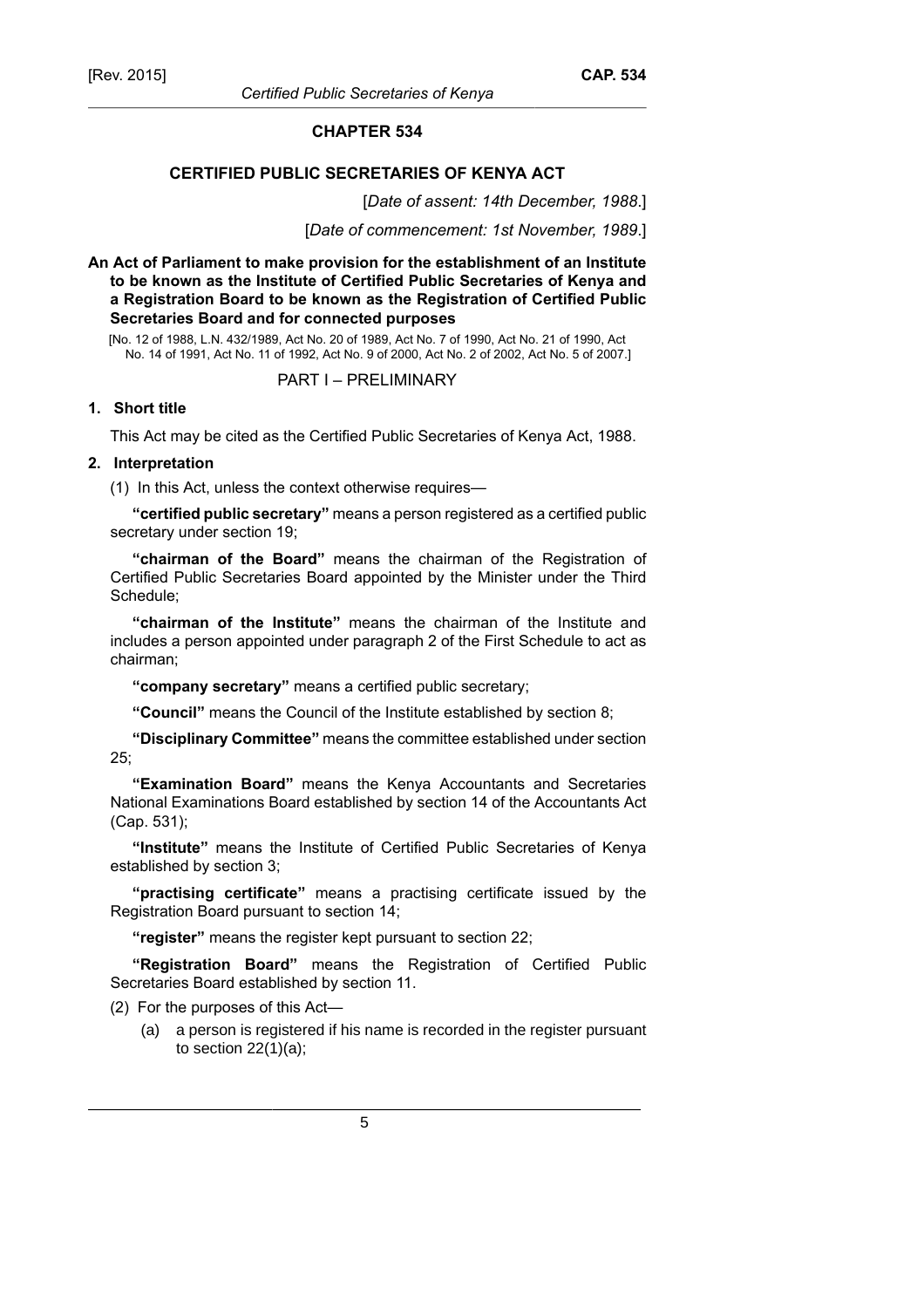- (b) a person is not registered if his registration is cancelled and particulars of the cancellation are recorded in the register pursuant to section 22(1)(c);
- (c) a person is registered if the fact of the restoration of his registration is recorded in the register pursuant to section 22(1)(d).

PART II – ESTABLISHMENT OF VARIOUS BODIES

*A – Institute of Certified Public Secretaries of Kenya*

## **3. Establishment of the institute**

(1) There shall be established an Institute to be known as the Institute of Certified Public Secretaries of Kenya.

- (2) The Institute—
	- (a) shall be a body corporate;
	- (b) shall have a common seal which shall be kept in such manner as the Council directs;
	- (c) may acquire, hold and dispose of property; and
	- (d) may sue and be sued in its corporate name.

(3) All courts, judges and other persons acting judicially shall take judicial notice of the seal of the Institute affixed to a document and shall presume that it was duly affixed.

(4) The Provisions of the First Schedule shall have effect with respect to the Institute.

## **4. Membership of the Institute**

(1) Each person who is registered is a member of the Institute.

(2) The members of the Institute shall be divided into the following two classes, namely—

- (a) Fellows (comprising those persons who become fellows pursuant to an invitation under subsection (3) of this section and section 5) each of whom shall be titled "Fellow of the Institute of Certified Public Secretaries of Kenya" (designatory letters F.C.P.S. (Kenya)); and
- (b) Members (comprising those members of the Institute who are not Fellows) each of whom shall be titled "Member of the Institute of Certified Public Secretaries of Kenya" (designatory letters C.P.S. (Kenya)).

(3) Where the Council considers that a member of the Institute has rendered outstanding service to the secretarial profession, the Council may invite the member to become a Fellow.

(4) Members of the Institute shall pay such fees and subscriptions as the Council may determine under section 8(3).

## **5. Honorary Fellows**

(1) Where the Council considers that a person (not being a member of the Institute) has rendered special services to the Institute or the secretarial profession, the Council may invite the person to become an Honorary Fellow of the Institute.

(2) An Honorary Fellow shall not be a member of the Institute.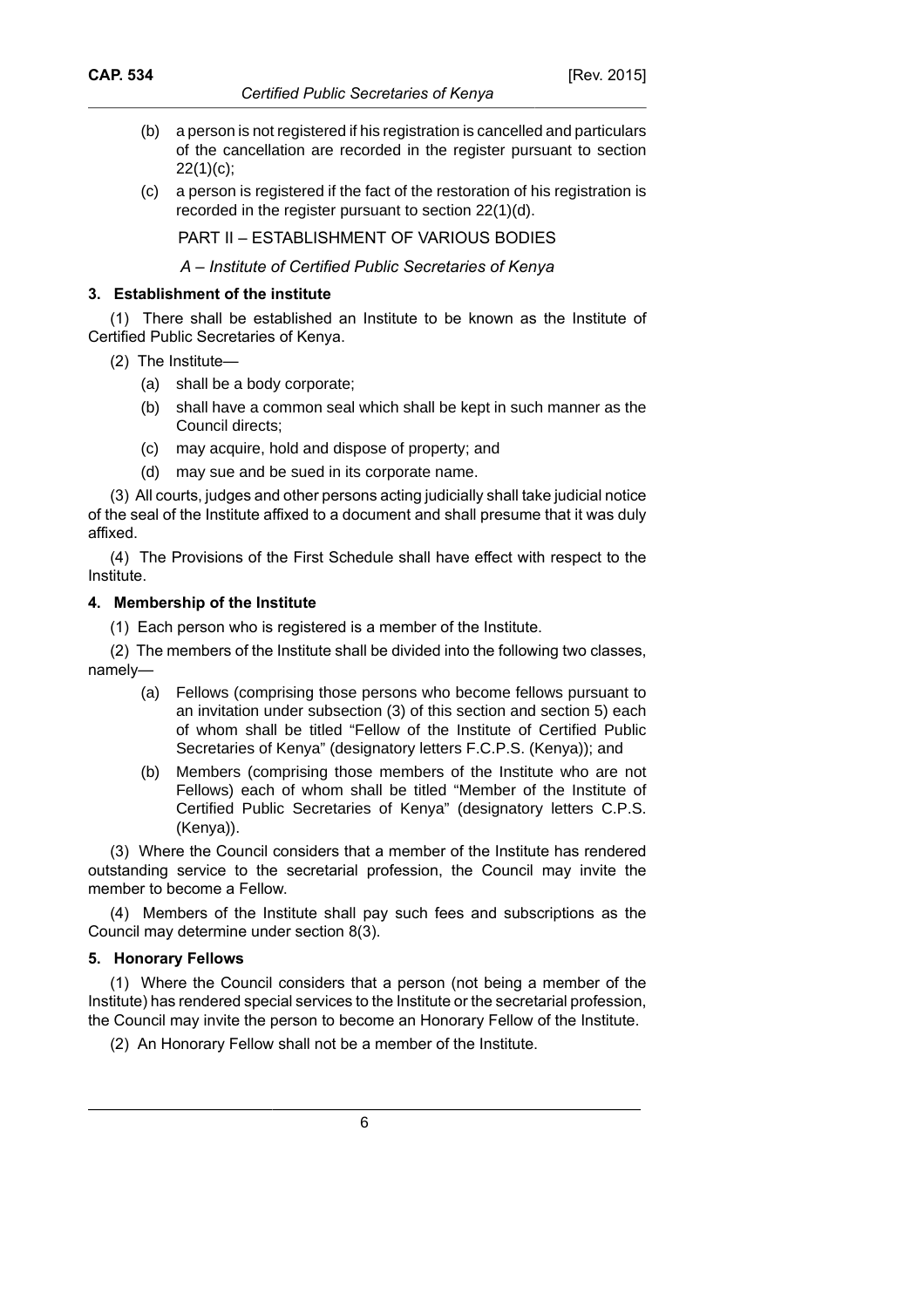## **6. Chairman of the Institute**

There shall be a chairman of the Institute who shall be elected in the manner provided in paragraph 1 of the First Schedule.

## **7. Functions of the Institute**

The functions of the Institute shall be—

- (a) to promote standards of professional competence and practice amongst members of the Institute;
- (b) to promote research into the subject of secretarial practices and finance and related matters and the publication of books, periodicals, journals and articles in connection therewith;
- (c) to promote the international recognition of the Institute;
- (d) to advise the Examination Board on matters relating to examination standards and policies;
- (e) to carry out any other functions prescribed for it under any of the provisions of this Act or under any other written law; and
- (f) to do anything incidental or conducive to the performance of the preceeding functions.

## *B – Council of the Institute*

## **8. The Council**

(1) The Institute shall be governed by a council to be known as the Council of the Institute.

(2) Subject to this Act, all acts and things done in the name of, or on behalf of, the Institute by the Council or with the authority of the Council shall be deemed to have been done by the Institute.

(3) The fees and subscriptions payable from time to time by members of the Institute shall be determined by the Council.

(4) The provisions of the Second Schedule shall have effect with respect to the Council.

# **9. Constitution of the Council**

- (1) The Council shall consist of—
	- (a) the chairman;
	- (b) nine members of the Institute elected in the manner provided in paragraph (1) of the Second Schedule; and
	- (c) one member appointed pursuant to subsection (2).

(2) The Minister may appoint one member of the Council.

## **10. Secretary to the Council**

(1) There shall be a secretary to the Council who shall be appointed by the Council.

(2) The secretary to the Council shall hold and vacate the office of the secretary in accordance with terms of the instrument of his appointment to that office.

(3) In addition to the functions which he is required to exercise and perform by or under this Act, the secretary to the Council shall exercise and perform such functions as the Council may, from time to time, determine.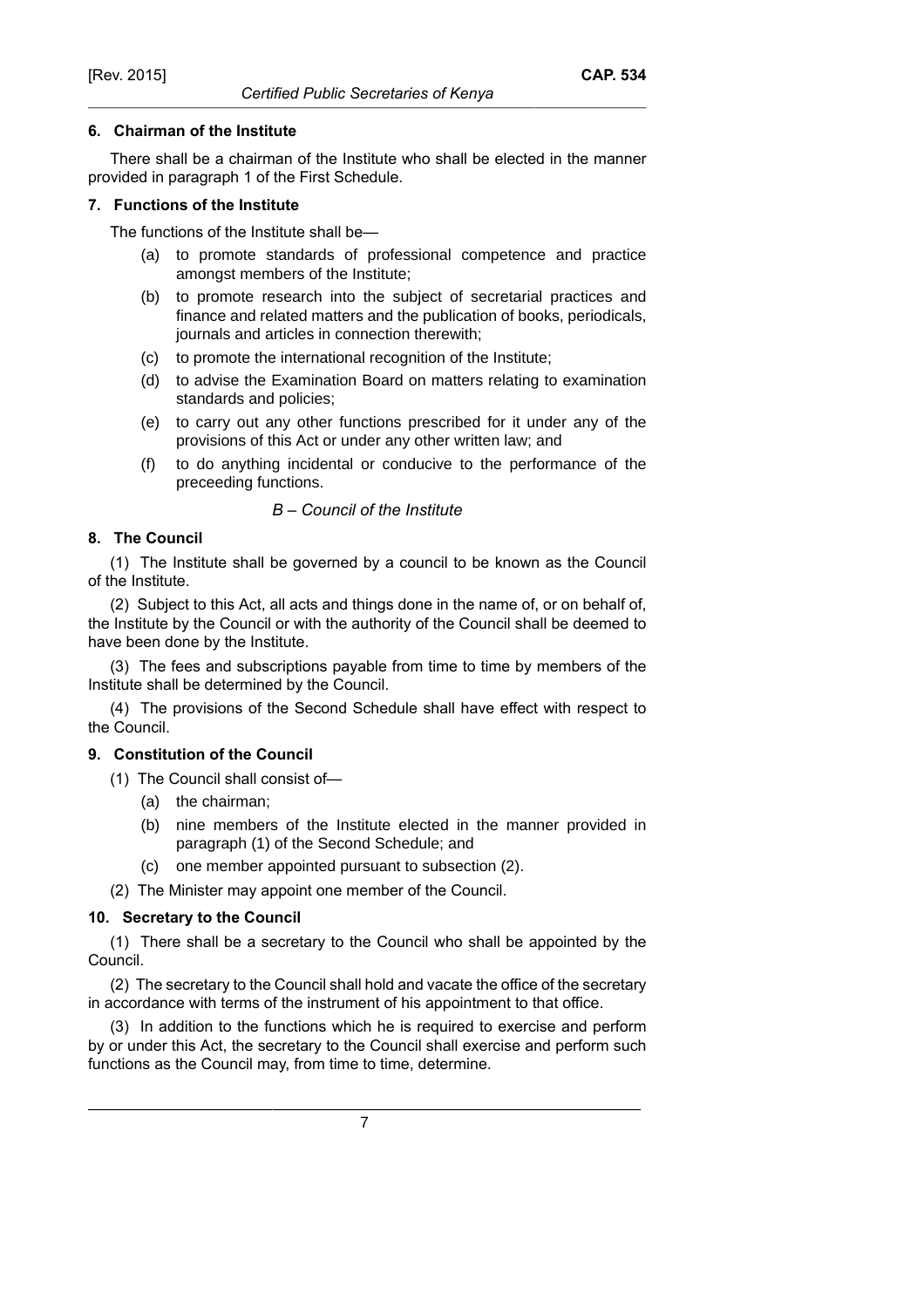# *C – Registration of Certified Public Secretaries Board*

*Certified Public Secretaries of Kenya*

#### **11. The Registration Board**

(1) There shall be a board to be known as the Registration of Certified Public Secretaries Board.

- (2) The Registration Board—
	- (a) shall be a body corporate;
	- (b) shall have a common seal which shall be kept in such manner as the Registration Board directs;
	- (c) may acquire, hold and dispose of property; and
	- (d) may sue and be sued in its corporate name.

(3) All courts, judges and other persons acting judicially shall take judicial notice of the seal of the Registration Board affixed to a document and shall presume that it was duly affixed.

(4) The provisions of theThird Schedule shall have effect with respect to the Registration Board.

## **12. Constitution of the Registration Board**

(1) The Registration Board shall consist of nine members appointed by the Minister, of whom—

- (a) four shall be nominated by the Council;
- (b) one shall be nominated by the Examination Board;
- (c) one shall be nominated by the Minister for the time being responsible for Commerce;
- (d) one shall be the secretary to the Commission for Higher Education or a person nominated by him;
- (e) one shall be the Director of Personnel Management or a person nominated by him;
- (f) one shall be nominated by the Minister for the time being responsible for Finance.

(2) The members of the Registration Board appointed pursuant to subsection (1)(a) and (b) shall be nominated from amongst the members of the Institute.

[Act No. 14 of 1991, Sch., Act No. 11 of 1992, Sch.]

## **13. Registrar of the Registration Board**

(1) The Minister shall appoint a public officer to be the registrar of the Registration Board.

(2) The Registrar of the Registration Board shall hold and vacate the office of the Registrar in accordance with the terms of the instrument of his appointment to that office.

(3) The Registrar of the Registration Board may attend meetings of the Registration Board and may, with the consent of the person presiding at a meeting, take part in the deliberations on any matter arising at the meeting, but he shall not be entitled to vote on any such matter.

(4) In addition to the functions which he is required to exercise and perform by or under this Act, the Registrar of the Registration Board shall exercise and perform such functions as the Registration Board may, from time to time, determine.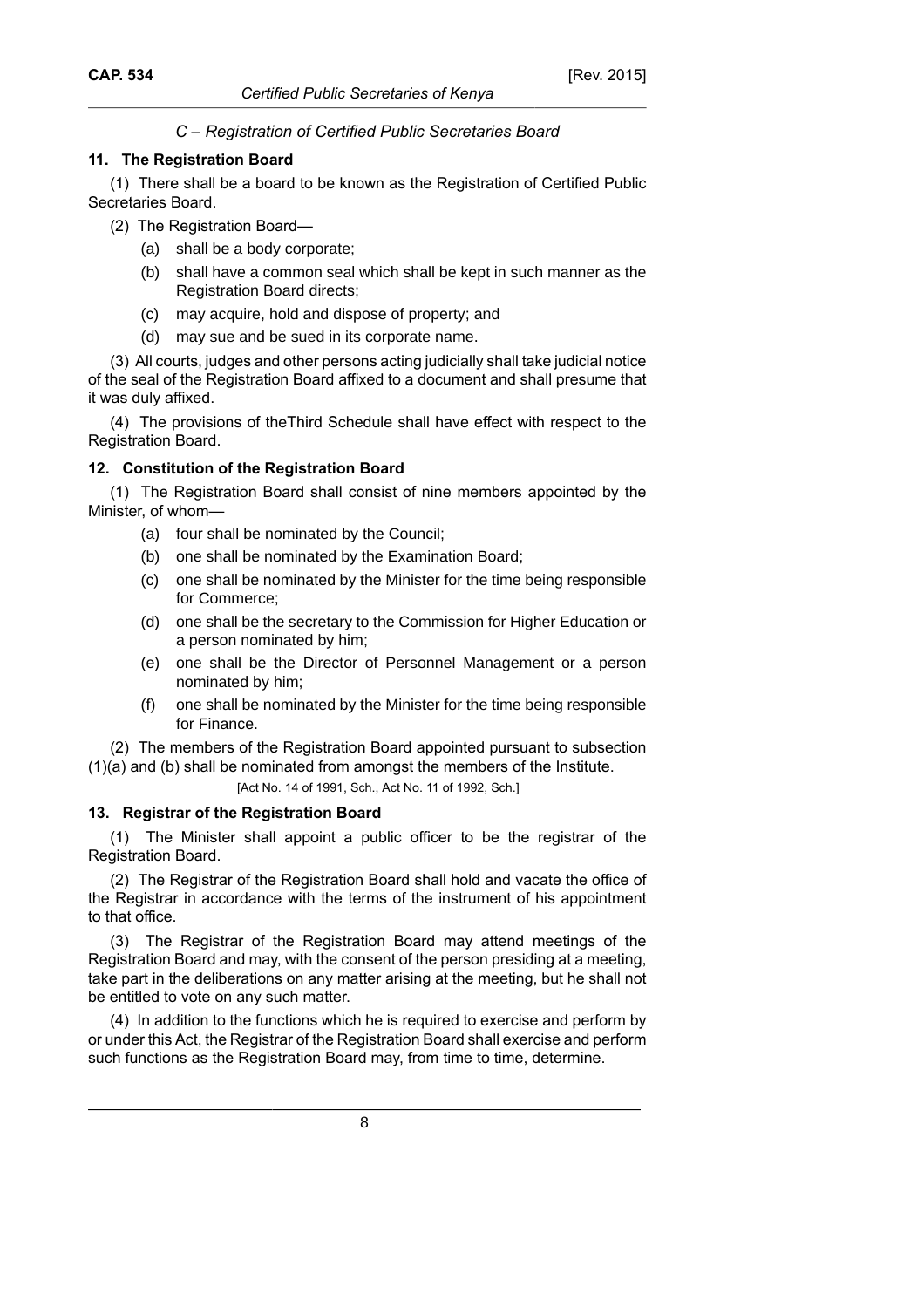## PART III – PRACTISING CERTIFICATES AND REGISTRATION OF CERTIFIED PUBLIC SECRETARIES

## **14. Practising certificate**

(1) After the expiration of twelve months or such longer period as the Minister may declare by notice in the *Gazette* after the commencement of this Act, no person shall practise as a certified public secretary unless he is the holder of a practising certificate that is in force.

(2) Any person who contravenes subsection (1) shall be guilty of an offence and liable on conviction to a fine not exceeding six thousand shillings or to imprisonment for a period not exceeding one year or to both.

#### **15. Practising as a certified public secretary**

(1) Subject to this section, a person practises as a certified public secretary for the purpose of this Act if, in consideration of remuneration or other benefits received or to be received and whether by himself or in partnership with any other person—

- (a) he engages in the public practice of secretaryship or performs the statutory duties of a certified public secretary or holds himself out to the public as a person entitled to do so;
- (b) he offers to perform or performs services involving the submission of official and statutory returns of companies and trading organizations;
- (c) he offers to perform or performs services involving the certification of statutory returns or records related to statements; or
- (d) he engages in any practice, or performs or offers to perform any services, which may be prescribed.

(2) A salaried employee of the Government, a local authority or of any other person does not practise as a certified public secretary by reason only of doing, in his capacity as such employee, any of the acts referred to in subsection (1).

#### **16. Application for practising certificate**

(1) A person wishing to obtain a practising certificate shall apply to the Registration Board.

(2) An application for a practising certificate shall be in the prescribed form and shall be accompanied by the prescribed fee.

(3) Any person who, in any application for a practising certificate wilfully makes a false or misleading statement shall be guilty of an offence and liable to a fine not exceeding three thousand shillings or imprisonment for a term not exceeding six months or to both.

[Act No. 14 of 1991, Sch.]

## **17. Issue of practising certificate**

(1) Where an application is made by a person in accordance with section 16, the Registration Board shall issue to him a practising certificate if it is satisfied that—

- (a) he is registered;
- (b) he has received from a certified public secretary who is the holder of a practising certificate instructions of such a nature and for such period as may be prescribed; and
- (c) he meets such other requirements as may be prescribed and, if not so satisfied, shall refuse the application.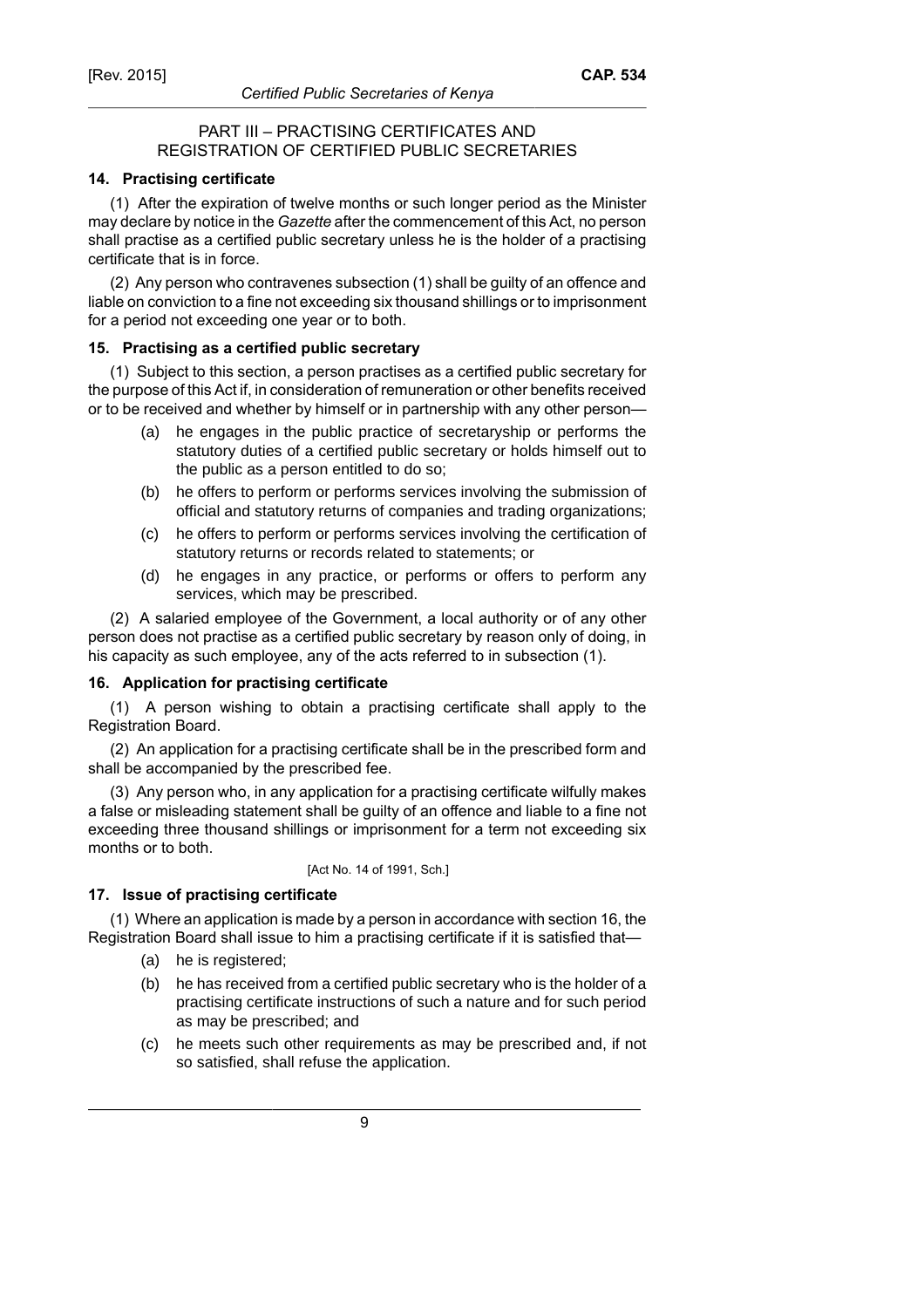(2) A practising certificate issued to any person remains the property of the Registration Board.

[Act No. 11 of 1992, Sch.]

## **18. Duration of practising certificate**

(1) A practising certificate remains in force unless it ceases to be in force under subsection (2), (4) or (5).

(2) A practising certificate issued to any person ceases to be in force if that person ceases to be registered.

(3) Where a practising certificate issued to any person ceases under subsection (2) to be in force, that practising certificate does not come into force again if the person is subsequently registered:

Provided that a practising certificate will come into force if the registration of the person is restored pursuant to subsection (5) or (6) of section 23.

(4) Subject to section 29(3)(b), a practising certificate ceases to be in force during any period when it is suspended pursuant to section 28(1)(e) or, if that period is varied on appeal under section 29, during the period as so varied.

(5) A person may surrender to the Registration Board a practising certificate issued to him and in that event the certificate ceases to be in force.

(6) Where a practising certificate ceases to be in force under subsection (2), the person to whom the certificate was issued shall deliver it to the Registration Board within fourteen days after the date on which he ceases to be registered.

(7) Any person who, without reasonable excuse, contravenes subsection (6) is guilty of an offence and liable to a fine not exceeding five thousand shillings.

**18A.** *Deleted by Act No. 9 of 2000, s. 122*.

#### **18B. Licensing of dual occupations**

(1) Where any person to whom section 18A applies carries on more than one professional occupation at the same time, such person shall elect in writing which of such occupations shall be deemed to be his primary occupation.

(2) A person to whom subsection (1) applies shall only be required to obtain an annual licence in respect of his primary occupation to the intent that no such person shall obtain more than one annual licence in any one year.

[Act No. 7 of 1990, Sch.]

#### **19. Application for registration**

(1) A person wishing to be registered as a certified public secretary shall apply to the Registration Board.

(2) An application to be registered as certified public secretary shall be in the prescribed form and shall be accompanied by the prescribed fee.

(3) Where an application is made by a person in accordance with this section the Registration Board shall approve the application if it is satisfied that—

- (a) he is of or above the age fixed by the Registration Board pursuant to subsection (4);
- (b) he is qualified to be registered; and
- (c) he is not disqualified from being registered.

(4) The Registration Board shall fix, by notice in the *Gazette*, the age at which a person wishing to be registered must have attained.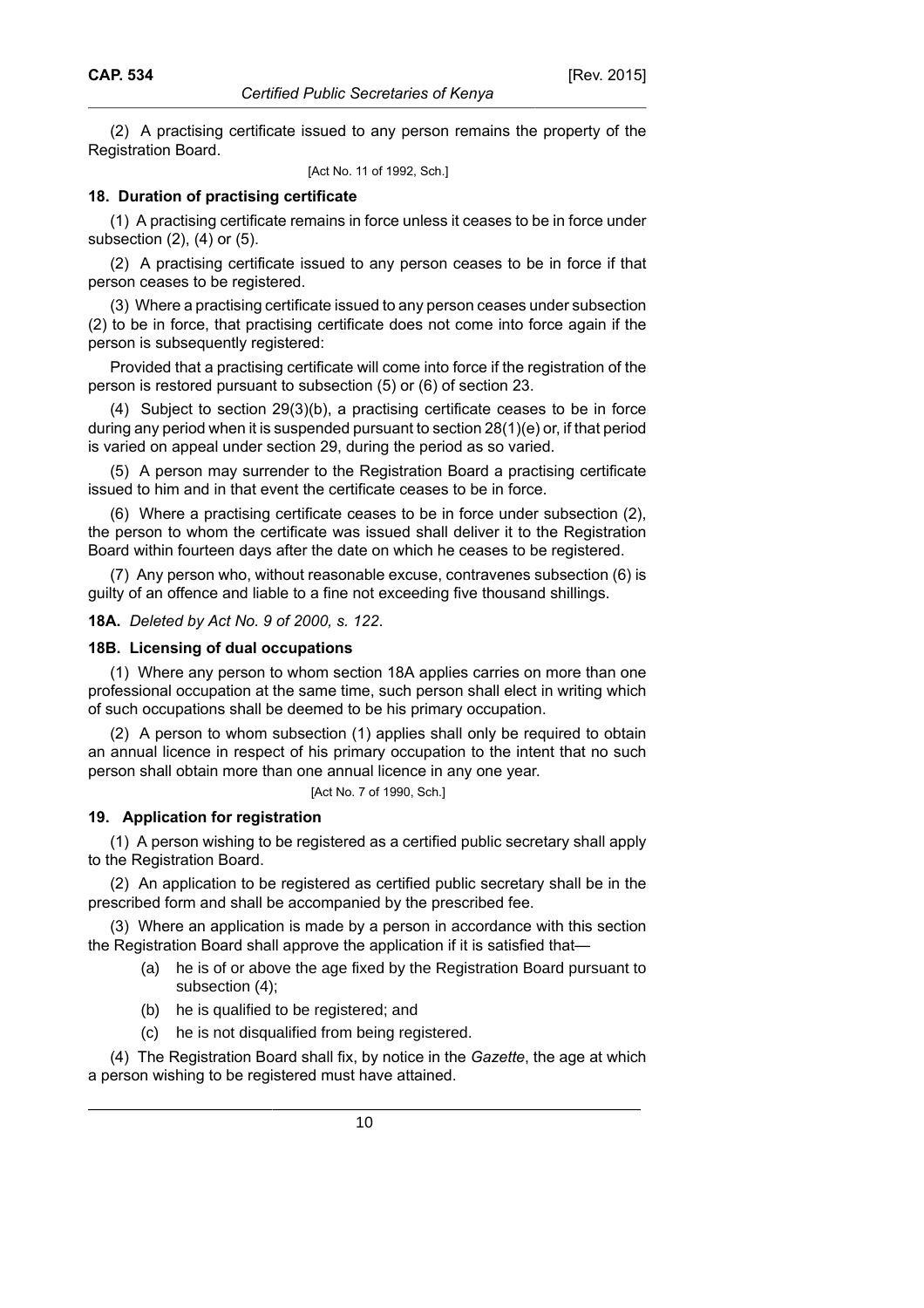(5) A person who, in an application to be registered, wilfully makes a false or misleading statement shall be guilty of an offence and liable to a fine not exceeding three thousand shillings or to imprisonment for a period not exceeding six months or to both.

[Act No. 11 of 1992, Sch.]

# **20. Qualification**

(1) Subject to this section, a person is qualified to be registered if—

- (a) he has been awarded by the Examinations Board a certificate designated the Final Certificate of the Certified Public Secretaries Examination;
- (b) he holds a qualification approved under subsection (2) by the Registration Board;
- (c) he is, on the 30th June, 2002, both a citizen of Kenya and a member of the professional body known as the Institute of Chartered Secretaries and Administrators;
- (d) he is, on the 30th June, 2002, both ordinarily resident in Kenya and a member of the professional body known as the Institute of Chartered Secretaries and Administrators;
- (e) he is, at the commencement of this Act, registered as an accountant under section 24(1) of the Accountant Act (No. 15 of 2008); or
- (f) he is, on the 30th June, 2002, an advocate of the High Court of Kenya.

(2) The Registration Board may, by notice in the *Gazette*, approve qualifications which it considers sufficient to allow a person to be registered, and may, in like manner, withdraw any such approval.

(3) Notwithstanding subsections (1) and (2), the Registration Board may require a person making application for registration to satisfy the Registration Board (in such manner as it directs) that his knowledge of local law and practice is, and that his professional conduct and general character have been such as in the opinion of the Registration Board make him a fit and proper person to be registered, and unless the person so satisfies the Registration Board he shall not be treated as being qualified to be registered.

[Act No. 14 of 1991, Sch., Act No. 2 of 2002, Sch.]

## **21. Disqualifications**

(1) Subject to this section, a person is disqualified from being registered—

- (a) if he is convicted by a court of competent jurisdiction in Kenya or elsewhere of an offence involving fraud or dishonesty;
- (b) if he is an undischarged bankrupt;
- (c) if he is of unsound mind and has been certified to be so by a medical practitioner; or
- (d) if during any period when the Registration Board has determined under section 28(1)(d) that he shall not be registered or during any such period as varied by the High Court under section 29.

(2) A person shall not be treated as disqualified under subsection (1) if the Registration Board, having regard to—

(a) the period which has elapsed since the conviction concerned; or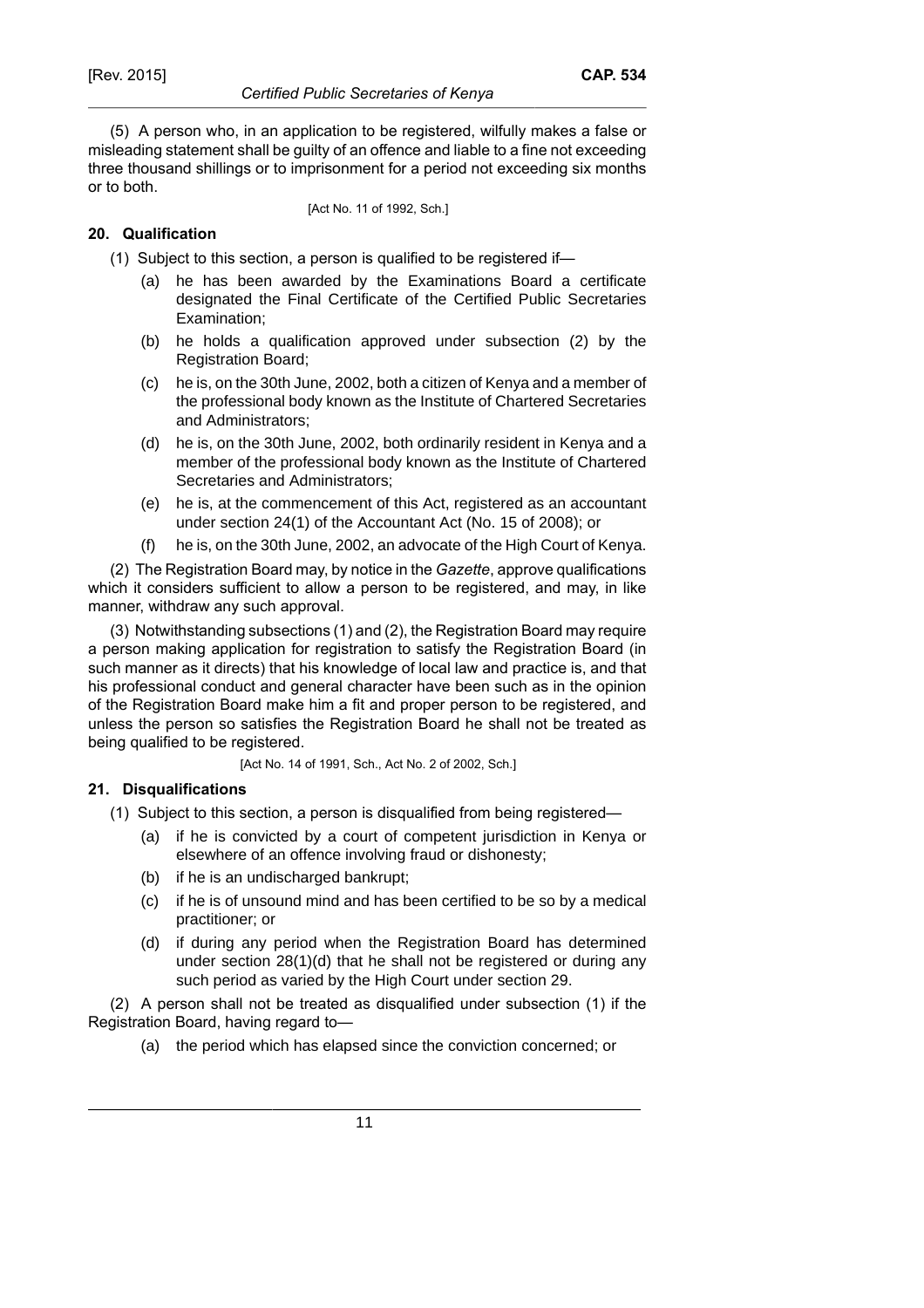(b) the circumstances of the offence,

determines that it would be unreasonable to so treat him.

(3) A person shall not be treated as disqualified under subsection (1)(b) if the Registration Board is satisfied that the bankruptcy of the person concerned arose as a result of unavoidable losses or misfortunes.

(4) A person shall not be treated as being disqualified under subsection (1)(d) if the High Court allows an appeal under section 29.

#### **22. Registration**

(1) The registrar of the Registration Board shall cause to be kept a register in which shall be recorded—

- (a) the name of any person whose application under section 19 is approved;
- (b) the fact that a practising certificate is issued to any person or that any such certificate ceases to be in force under this Act;
- (c) particulars of the cancellation under this Act of the registration of any person;
- (d) the fact that the registration of any person is restored under this Act; and
- (e) such other matters as the Registration Board may determine.

(2) The registrar of the Registration Board may cause to be made such alterations in the register as are necessary to ensure that the matters recorded therein are accurate.

(3) The register may, at all reasonable hours, be inspected, and copies of all or any part of any entry in the register taken—

- (a) without payment by—
	- (i) any member of the police force or any public officer acting in the course of his duty; or
	- (ii) any person authorized by the registrar of the Registration Board; or
- (b) on payment of such fee as may be prescribed, by any other person.

(4) The register shall be received in proceedings before any court or tribunal as evidence of the matters recorded therein which are required by or under this Act to be so recorded.

(5) A document purporting to be certified by the registrar of the Registration Board—

- (a) to be a true copy of an entry in the register;
- (b) stating that a person is not, or was not on a date specified in the document, registered; or
- (c) stating that a person is not, or was not on a date specified in the document, the holder of a practising certificate,

shall be received in proceedings before a court or tribunal as *prima facie* evidence of any such matter contained in the entry or of that fact, as the case may be.

(6) Proceedings on or an inquiry under this Act before the Disciplinary Committee shall be deemed to be proceedings before a tribunal for the purpose of this section.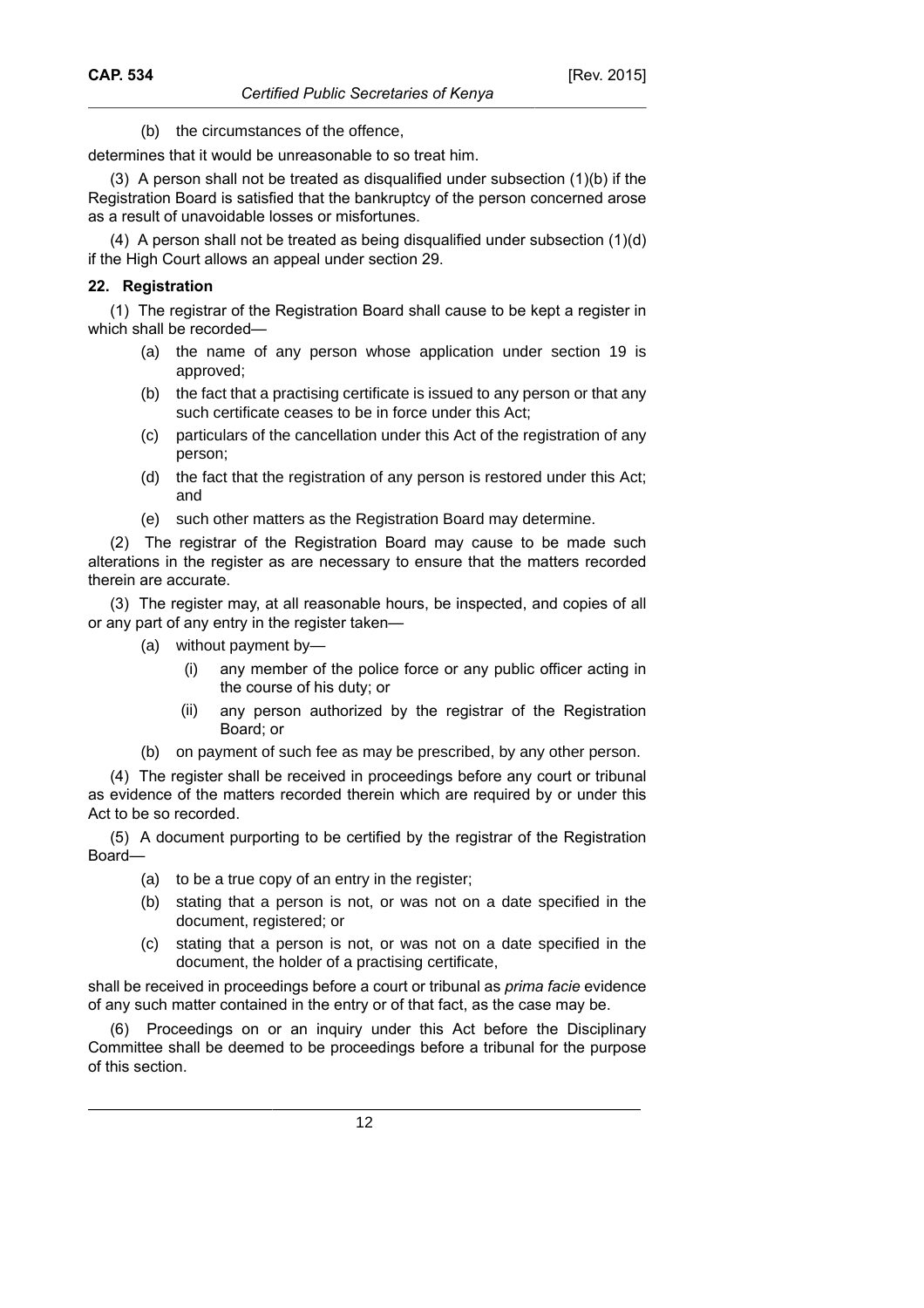## **23. Cancellation of registration**

(1) Subject to this section, the Registration Board shall cancel the registration of a member of the Institute, if—

- (a) a determination that the registration of the member be cancelled is made under section 28(1);
- (b) any circumstances arise which, if the member were other than a person applying for registration, would disqualify him under section 21 from being registered; or
- (c) the Registration Board is required under subsection (4) to do so.

(2) The Registration Board shall not cancel the registration of a member of the Institute under subsection (1)(b) unless it has afforded to the member an opportunity to show cause why his registration should not be cancelled.

(3) Subsections (2) and (3) of section 21 shall apply in relation to the cancellation of the registration of a member of the Institute under subsection (1)(b) as they apply for the purpose of determining whether or not a person is disqualified from being registered.

(4) The Council may require the Registration Board to cancel the registration of a member of the Institute who fails to comply with the requirement of section 4(4).

(5) When the registration of a member of the Institute is cancelled under subsection (1)(a) the Registration Board shall restore the registration if, on an appeal made under section 29, the High Court allows the appeal.

(6) The Council may direct the Registration Board to restore the registration of a person whose registration is cancelled under subsection (1)(c) and, if it does so, the Registration Board shall restore the registration.

(7) The registration of a member shall be restored by recording in the register particulars of the restoration.

(8) The registration of a member shall be cancelled by recording in the register particulars of the cancellation.

# PART IV – DISCIPLINARY PROVISIONS

## **24. Professional misconduct**

(1) The Minister may, on the advice of the Council and the Registration Board, regulate the professional conduct of the members of the Institute.

- (2) A member of the Institute is guilty of professional misconduct if—
	- (a) he allows any person to practise in his name as a certified public secretary unless such person is the holder of a practising certificate and is in partnership with him or employed by him;
	- (aa) deleted by Act No. 9 of 2000, s. 123;
	- (b) he enters, for the purpose of or in course of practising as a certified public secretary, into partnership with a person who does not hold a practising certificate or secures any professional business through the services of such a person or by means not open to a certified public secretary;
	- (c) he pays or allows or agrees to pay or allow directly or indirectly, to any person (other than a person who holds a practising certificate, is a retired partner or the legal representative of such a partner) any share,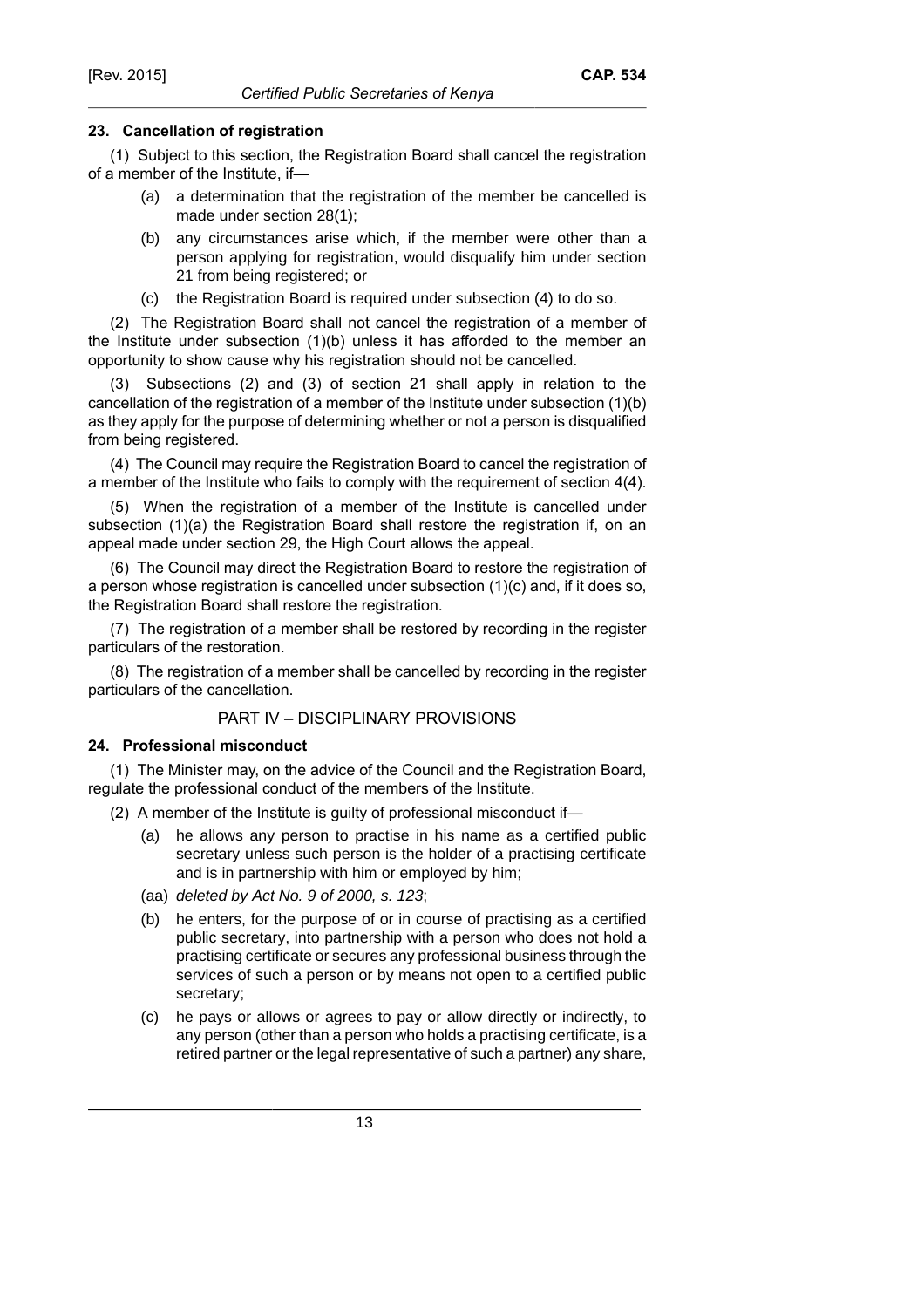commission or brokerage out of the fees for, or profits of, his professional services;

- (d) he discloses information acquired in the course of professional engagement to any person other than a client, without the consent of the client, or otherwise than required by law;
- (e) he certifies or submits in his name or in the name of his firm a report of statutory returns and completion of such statutory returns and the related records have not been made by him or a partner or an employee in his firm;
- (f) he fails to disclose in a statutory return or otherwise a material fact known to him and disclosure of that fact is necessary to ensure that the statutory returns are not misleading;
- (g) he fails to report a material mis-statement known to him to appear in a statutory return with which he is concerned in a professional capacity;
- (h) he is guilty of gross negligence in the conduct of his professional duties;
- (i) he expresses an opinion on any matter with which he is concerned in a professional capacity without obtaining sufficient information on which to base the opinion;
- (j) he fails to keep the funds of a client in a separate banking account or to use any such funds for purposes for which they are intended;
- (k) he includes in any statement, return or form to be submitted to the Council any particulars knowing them to be false; or
- (l) he does or fails to do any other act which may be prescribed. [Act No. 20 of 1989, Sch., Act No. 9 of 2000, s. 123.]

#### **25. The Disciplinary Committee**

(1) There shall be a committee to be known as the Disciplinary Committee.

(2) The Disciplinary Committee shall consist of not less than three or more than five members who shall be appointed by the Council and the quorum of any meeting of such committee shall be three.

(3) There shall be a chairman of the Disciplinary Committee who shall be appointed by the Council.

(4) Subject to this section, a member of the Disciplinary Committee holds office for three years and is eligible for reappointment.

(5) The Council may, at any time, with or without cause, terminate the appointment of a member of the Disciplinary Committee or terminate the appointment of a member as chairman of the committee.

(6) Where a member of the Disciplinary Committee is unable to exercise and perform his functions the Council may appoint a person to replace the member for such period as may be necessary.

#### **26. Inquiry by the Disciplinary Committee**

(1) Where the Council has reason to believe that a member of the Institute may have been guilty of professional misconduct it shall refer the matter to the Disciplinary Committee which shall inquire into the matter.

(2) The provisions of the Fourth Schedule shall have effect with respect to an inquiry by the Disciplinary Committee pursuant to subsection (1).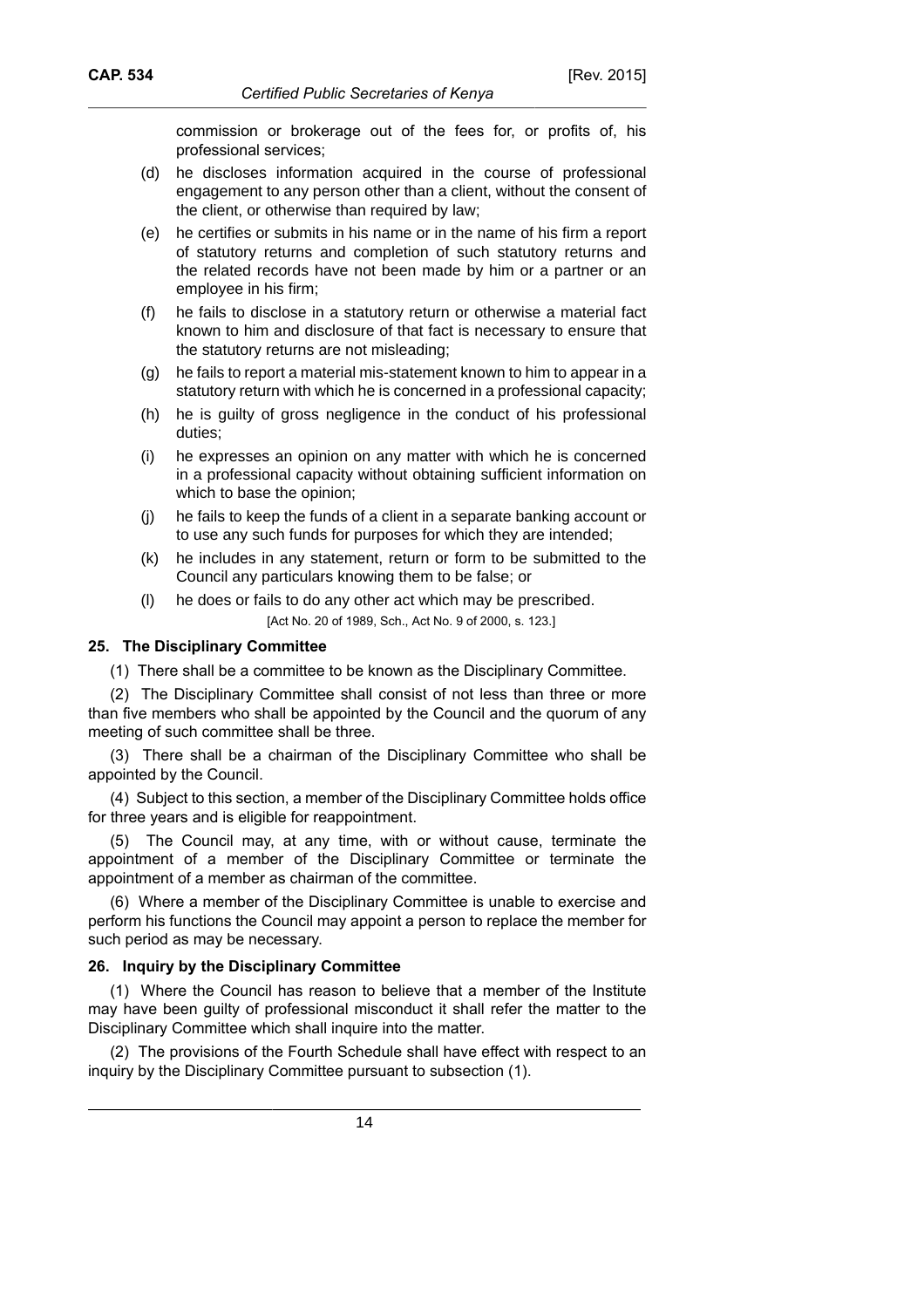## **27. Recommendations after inquiry**

(1) On the completion of an inquiry under section 26 into the alleged professional misconduct of a member of the Institute, the Disciplinary Committee shall submit to the Council a report of the inquiry which shall include one, or more than one, of the following recommendations, namely—

- (a) that no further action be taken against the member;
- (b) that the member be reprimanded;
- (c) that the member be reprimanded with publication of the reprimand in the Gazette;
- (d) that the registration of the member be cancelled and that he be not registered for such a period (including life) as is specified; or
- (e) that any practising certificate held by the member be suspended.

(2) Where the Disciplinary Committee in a report makes a recommendation under subsection (1)(a) or (b) the Council shall, if it agrees with the recommendation, inform the member of the Institute concerned that no further action is to be taken against him or reprimand the member, as the case may be.

- (3) Where the Disciplinary Committee in a report makes a recommendation—
	- (a) under subsection (1)(a) or (b) and the Council does not agree with the recommendation; or
	- (b) under subsection  $(1)(c)$ ,  $(d)$  or  $(e)$ ,

the Council shall, within fourteen days of the receipt of the report, forward to the Registration Board a copy of the report together with any recommendation referred to in subsection (1) which the Council considers appropriate in the circumstances of the case, which recommendation may or may not be the same as the recommendation of the Disciplinary Committee.

[Act No. 20 of 1989, Sch., Act No. 9 of 2000, s. 124.]

## **28. Determination by the Registration Board**

(1) On the receipt pursuant to section 27 of a copy of a report relating to the alleged professional misconduct of a member of the Institute, the Registration Board may make one, or more than one, of the following determinations, namely—

- (a) determine that no further action be taken against the member;
- (b) reprimand the member;
- (c) reprimand the member and cause the fact of the reprimand to be published in the Gazette;
- (d) determine that the registration of the member be cancelled and direct that he be not registered for such period (including life) as is specified; or
- (e) suspend the practising certificate of the member for such period as is specified.

(2) Before making a determination under subsection (1) the Registration Board may, in writing, require the Council to furnish to the Registration Board such further evidence concerning any matter that is so specified, and the Council shall comply with the requirement.

(3) In order to comply with a requirement of the Registration Board under subsection (2) the Council may direct the Disciplinary Committee to reopen and continue the inquiry concerned and the Disciplinary Committee shall do so to the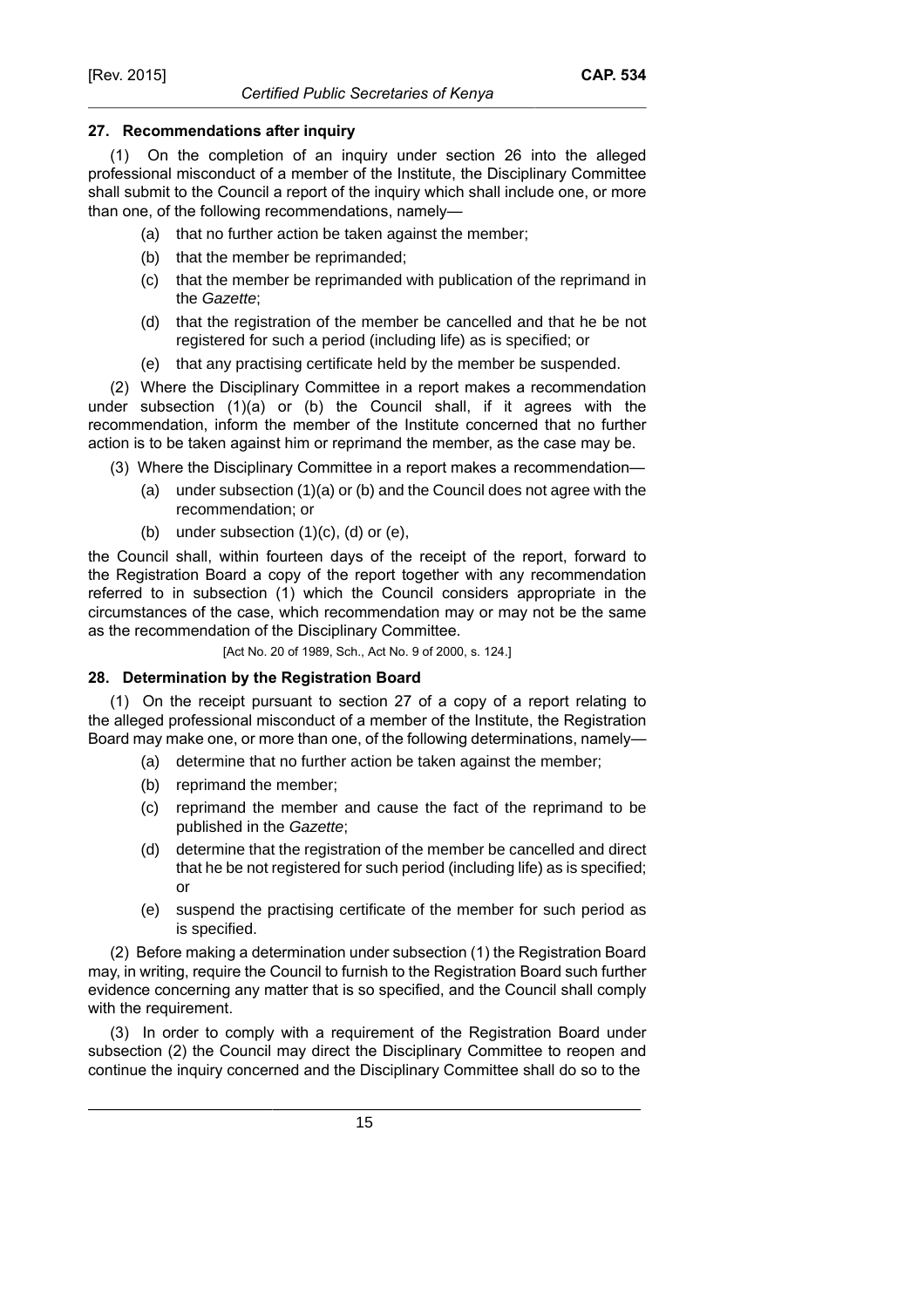extent that it is necessary to furnish the evidence required.

(4) A member of the Institute whose alleged professional misconduct is the subject of inquiry has a right to be heard by the Registration Board before it makes a determination under subsection (1).

(5) The Registration Board shall notify the member of the Institute whose alleged professional misconduct is the subject of inquiry of its determination under subsection (1).

(6) Subject to section 29, a determination of the Registration Board under subsection (1) is final.

[Act No. 20 of 1989, Sch., Act No. 9 of 2000, s. 125.]

## **29. Appeals**

(1) A person aggrieved by a determination of the Registration Board under section 28(1)(d) or (e) may appeal to the High Court against the determination within ninety days of being notified of the determination.

(2) On an appeal the High Court may affirm (with or without variation of the period for which the person concerned is not to be registered or the period for which his practising certificate is suspended) the determination of the Registration Board or allow the appeal.

(3) A determination under section 28(1)(d) or (e) has effect notwithstanding that an appeal is made against the determination, but in the event that the High Court allows the appeal—

- (a) section 23(5) has effect in relation to the cancellation of the registration of the member of the Institute; and
- (b) the suspension of a practising certificate of the member of the Institute ceases to have effect.

## **30. Rules**

(1) The Chief Justice may make rules governing appeals under section 29 and providing for the fees to be paid, the scale of costs of any appeal and the procedures to be followed therein.

(2) Until rules are made under subsection (1) and subject to any such rules, the provisions of the Civil Procedure Act (Cap. 21) apply as if the determination appealed against was a decree of a subordinate court exercising original jurisdiction.

#### PART V – MISCELLANEOUS PROVISIONS

## **31. Staff and protection of Institute, etc., from liability**

(1) The Institute and the Registration Board may each employ such persons as are necessary for the discharge of their respective functions.

(2) No liability shall attach to the Institute, or the Registration Board or to any of their respective members, employees or agents for any loss or damage sustained by any person as a result of any act or omission done or made in good faith and without negligence in the performance or exercise or the intended performance or exercise of any duty or power or conferred by or under this Act.

#### **32. Terms and conditions of employment of staff**

The terms and conditions of employment of persons employed under section 31 shall be as are determined by the Institute and the Registration Board respectively.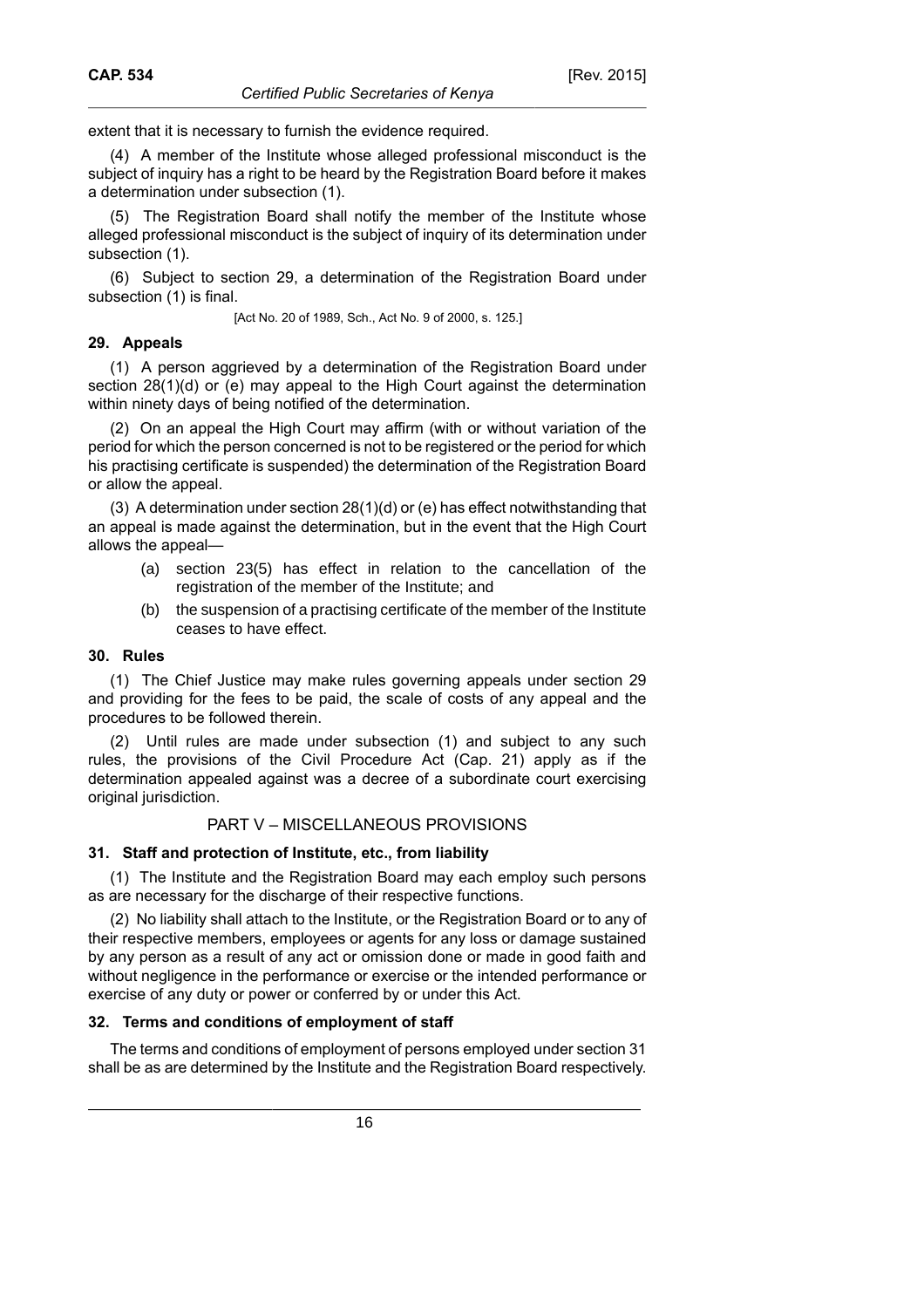## **33. Moneys payable to the Institute and the Registration Board**

(1) There shall be payable to the Institute and the Registration Board such moneys as are appropriated by Parliament for their respective purposes.

(2) The Minister may give directions as to the amounts in which, and the times at which moneys referred to in subsection (1) are to be paid to the Institute, and the Registration Board respectively.

## **34. Accounts and audit**

(1) The Institute and the Registration Board shall each keep proper accounts and proper records in relation to the accounts and shall each prepare in respect of each accounting year a statement of accounts.

(2) The accounts and statements of accounts of the Institute and the Registration Board shall, subject to the Exchequer and Audit Act (Cap. 412), be audited by accountants appointed by the Institute or by the Registration Board, as the case may be.

(3) As soon as the accounts and statement of accounts of the Institute or the Registration Board have been audited under subsection (2), the Institute and the Registration Board, as the case may be, shall send to the Minister a copy of the statement together with a copy of any report made by the auditor concerned on that statement or on any such accounts.

(4) On the written request of the Minister the accounts and statement of the Institute, or the Registration Board, shall be made available to him or to any person nominated by him.

## **35. Offences**

- (1) A person who—
	- (a) assumes or uses the title or designatory letters referred to in section 4(2)(a) and who is not a Fellow of the Institute of Certified Public Secretaries of Kenya;
	- (b) assumes or uses the title or designatory letters referred to in section 4(2)(a) and who is not a member of the Institute of Certified Public Secretaries of Kenya; or
	- (c) assumes or uses the title Honorary Fellow of the Institute of Certified Public Secretaries of Kenya and who is not such an Honorary Fellow,

shall be guilty of an offence.

(2) A corporate body (whether incorporated in Kenya or elsewhere) which uses any of the titles or designatory letters referred to in section  $4(2)(a)$  or  $4(2)(b)$  shall be guilty of an offence.

- (3) Where a firm—
	- (a) uses the title or designatory letters referred to in section 4(2)(a) and each of the partners in the firm is not entitled to use the title or designatory letters as the case may be; or
	- (b) uses the title or designatory letters referred to in section 4(2)(b) and each of the partners in the firm is not entitled to use the title or designatory letters as the case may be,

each of the partners of the firm shall be guilty of an offence.

(4) A person guilty of an offence under this section is liable on conviction to a fine not exceeding five thousand shillings, together with a further fine not exceeding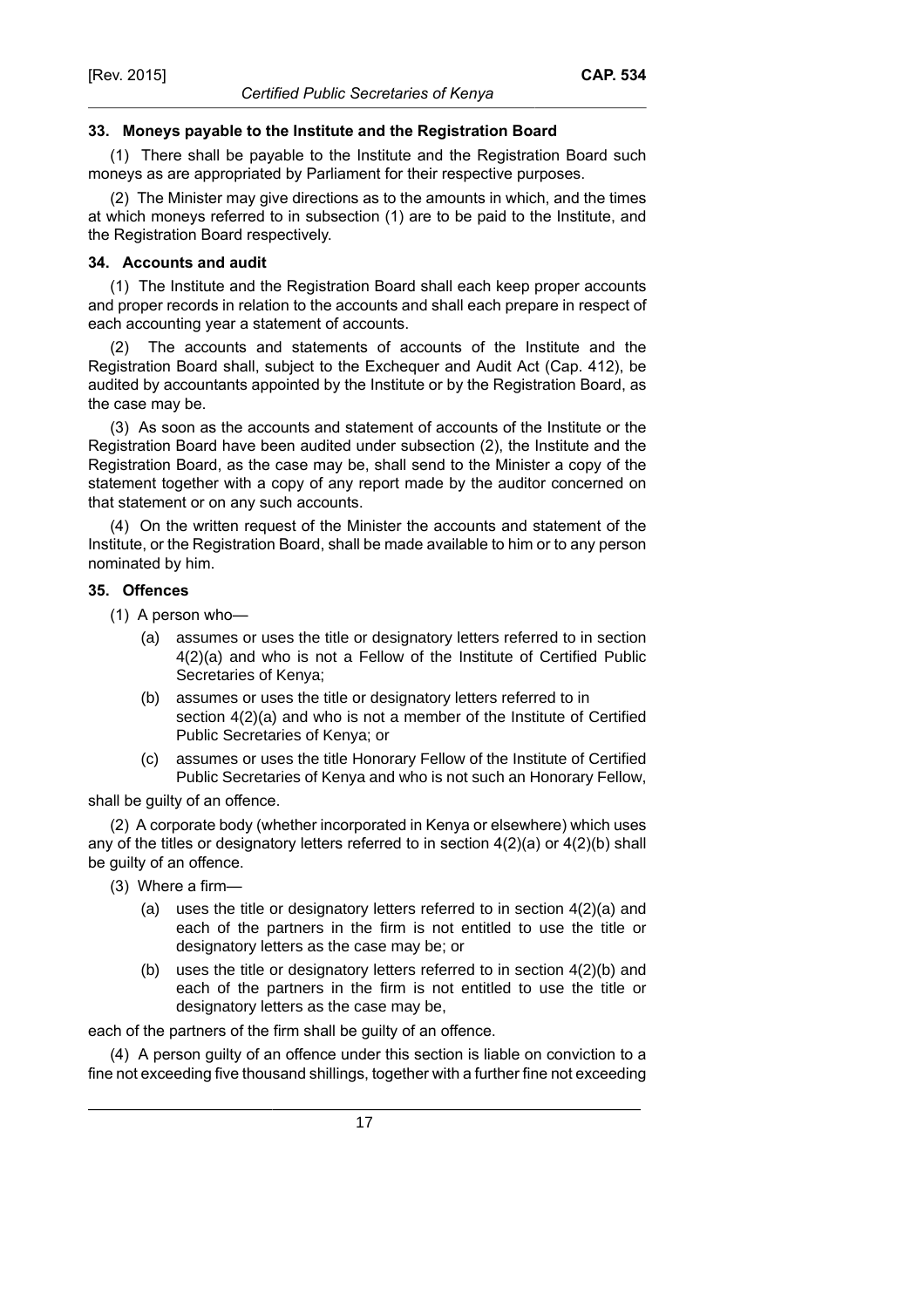[Act No. 14 of 1991, Sch.]

## **36. Vacancy in membership**

The Council or the Registration Board may exercise and perform its functions notwithstanding any vacancy among the members and the validity of any proceedings of the Council or the Registration Board is not affected by any such vacancy or any defect in the appointment of a member.

# **37. Regulations**

The Minister may make regulations prescribing anything which is required to be or which maybe prescribed under this Act, and for carrying out or giving effect to this Act.

# PART VI – GENERAL PROVISIONS

# **38. Application of Part**

The provisions of this Part shall have effect notwithstanding any other provisions of this Act.

# **39. Convening first annual general meeting of the Institute**

(1) To enable the first annual general meeting of the Institute to be convened the Minister may appoint a person to exercise and perform the functions of the Council under paragraph 5 of the First Schedule, and anything done by the person so appointed under that paragraph for that purpose shall be deemed to have been done by the Council.

(2) The Minister shall not appoint under section 9(2) a member of the Council until after the chairman has been elected at the first annual general meeting of the Institute.

(3) The person appointed pursuant to subsection (1) shall, until the chairman is elected preside at the first annual meeting of the Institute and may, for that purpose, exercise and perform all the functions under this Act of the chairman.

## **40. Transitional provisions**

In order to provide for continuity in the statutory administrative affairs of companies, the Minister shall make rules to provide for the orderly and smooth transfer of functions to qualified certified public secretaries duly registered in accordance with the provisions of this Act.

## **41. Amendment of Cap. 486**

The Companies Act (Cap. 486) is amended by inserting the following new section immediately after section 178—

# **178A. Qualifications of a secretary to a company**

- (1) Every secretary to the company shall hold a qualification prescribed by section 20 of Certified Public Secretaries Act, 1988.
- (2) Notwithstanding the provisions of subsection (1) the Minister may, on the advice of the Council and the Registration Board, exempt certain classes of companies, non-profit making organizations and charitable organizations from the provisions of that subsection.

\_\_\_\_\_\_\_\_\_\_\_\_\_\_\_\_\_\_\_\_\_\_\_\_\_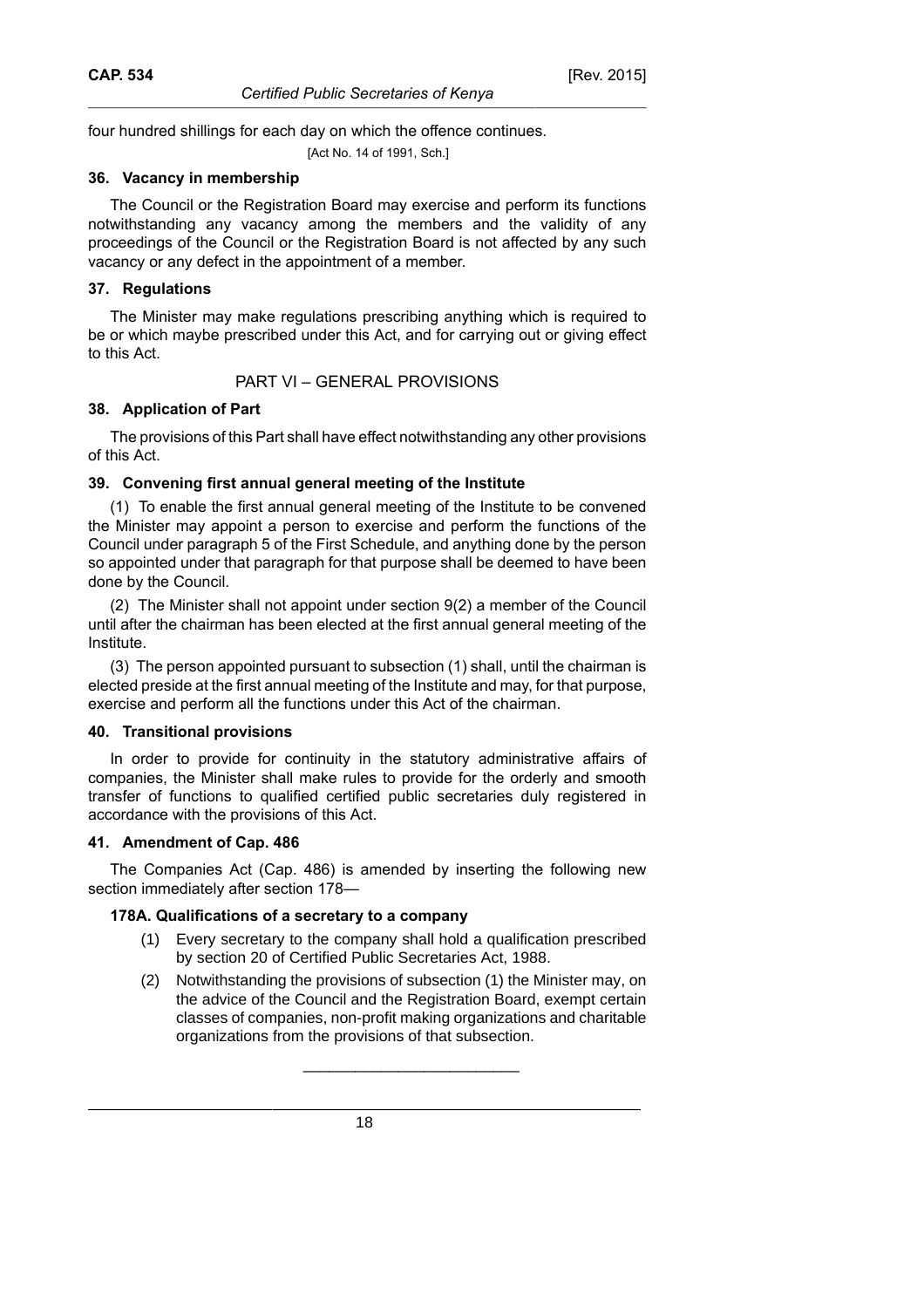#### *Certified Public Secretaries of Kenya*

#### FIRST SCHEDULE

#### [Section 3(4), Act No. 2 of 2002, Sch.]

## THE INSTITUTE

#### *Chairman of the Institute*

**1.** (1) At each annual general meeting of the Institute a person shall be elected to the office of chairman.

(2) Unless he earlier vacates the office, a person elected to the office of chairman holds the office until another chairman is elected.

(3) A person who holds the office of chairman is eligible for re-election.

(4) A person who holds the office of the chairman may resign the office by writing under his hand delivered to the Council.

**2.** (1) On the advice of the Council, the Minister may appoint a person to act as chairman—

- (a) during a vacancy in the office of chairman; or
- (b) during any period when the chairman is for any reason unable to exercise and perform the functions of his office.

(2) The Minister may at any time, on the advice of the Council, revoke the appointment of a person to act as chairman.

(3) The appointment of a person to act as chairman ceases to have effect—

- (a) if made during a vacancy in the office of chairman, when the vacancy ends by the election of a chairman;
- (b) if the person appointed resigns the office by writing under his hand delivered to the Minister; or
- (c) if the Minister revokes the appointment under subparagraph (2).

#### *Meetings of the Institute*

**3.** (1) Subject to subparagraph (2), an annual general meeting of the Institute shall be held not later than six months after the end of each year.

(2) The first annual general meeting of the Institute shall be held on such date as is convenient.

**4.** A special general meeting of the Institute—

- (a) may be held at any time; and
- (b) shall be held on a written request made to the Council and signed by not less than twenty members of the Institute.

**5.** (1) A meeting of the Institute shall be convened by the Council by giving to every member of the Institute a written notice—

- (a) stating the place where, and the day and hour when, the meeting is to be held; and
- (b) indicating the business which it is proposed to transact at the meeting.

(2) Notice of a meeting shall be given not less than twenty-one days before the date on which it is to be held to each member of the Institute by posting the notice to the address of the member last known to the Institute or by handing the notice to the members in person.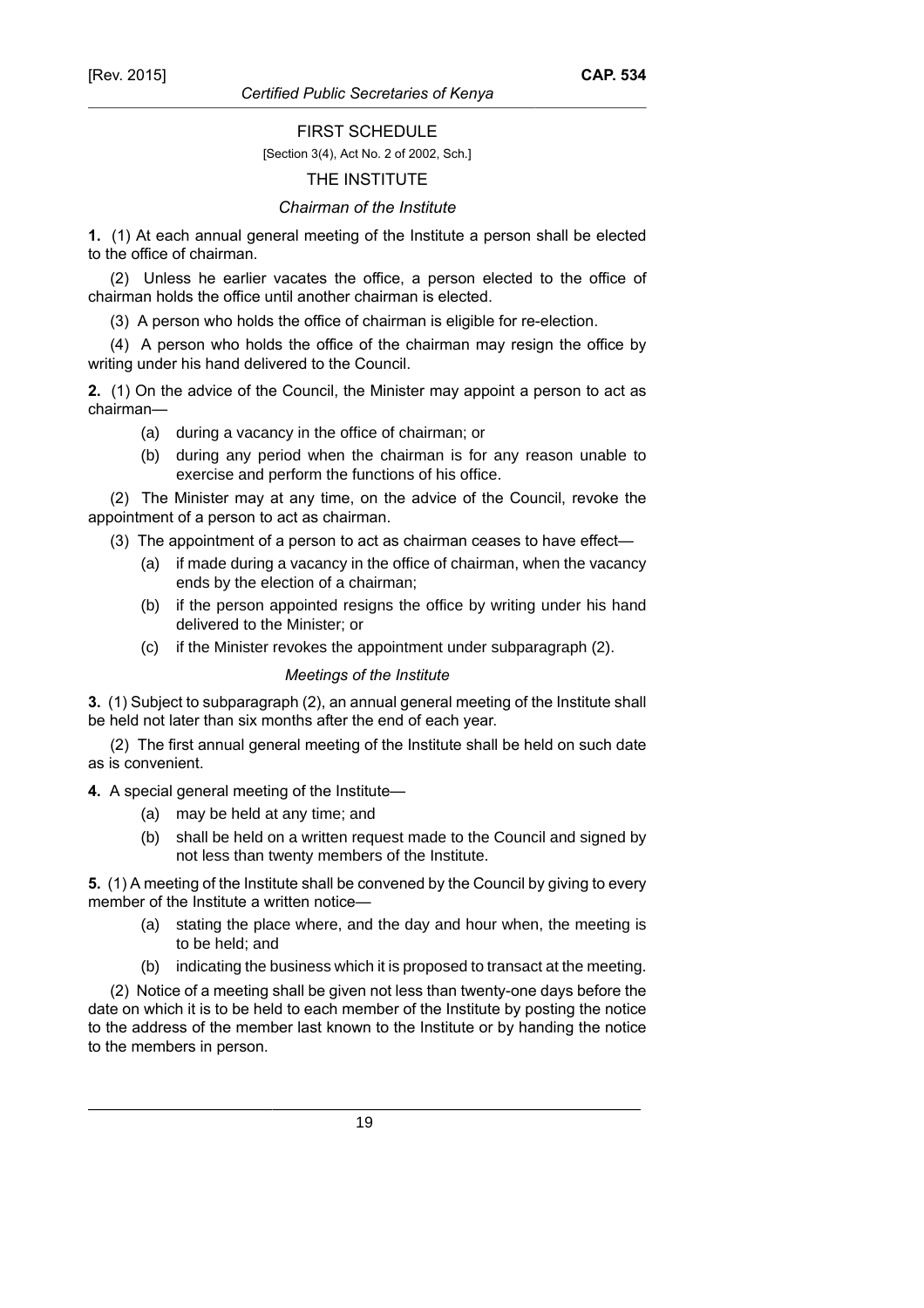(3) The validity of any proceedings of the Institute shall not be affected by any failure to comply with the requirement of subparagraph (2) unless it is proved that the failure so to comply in relation to any member was a deliberate failure.

[Act No. 2 of 2002, Sch.]

**6.** (1) The chairman shall preside at all meetings of the Institute at which he is present.

(2) At a meeting of the Institute at which the chairman is not present, the vicechairman of the Council shall preside.

(3) At a meeting of the Institute at which neither the chairman nor the vicechairman of the Council is present, the members of the Institute present at the meeting shall elect one of their members to preside.

**7.** (1) Subject to this paragraph, the quorum at a meeting of the Institute is twenty members.

- (2) Where a special general meeting of the Institute is convened—
	- (a) otherwise than pursuant to paragraph 4(b), and a quorum is not present when the meeting proceeds to business, the meeting shall stand adjourned until the same day on the following week, at the same time and place, and if a quorum is not present at or within fifteen minutes after that time, the members present shall constitute a quorum; or
	- (b) pursuant to paragraph 4(b), and a quorum is not present when the meeting proceeds to business the meeting shall be dissolved.

**8.** (1) No business shall be transacted at a meeting of the Institute unless—

- (a) the business is indicated in the notice of the meeting as business which it is proposed to transact; or
- (b) in the case of business not so indicated, the meeting decides to transact the business and the person presiding at the meeting agrees to the transaction of the business.

(2) Minutes of the proceedings at the meetings of the Institute shall be kept in such manner as the chairman or in his absence the person presiding at a particular meeting, directs.

**9.** The person presiding at a meeting of the Institute may adjourn the meeting from time to time and from place to place, with the consent of the meeting.

**10.** The person presiding at a meeting of the Institute may in his discretion limit the number of persons permitted to speak in favour of or against any motion and the time any such person may so speak.

**11.** (1) Questions arising at a meeting shall be determined by a majority of the members of the Institute voting on the question.

(2) Voting on any question shall be by a show of hands unless, before the declaration of the results of the voting on a show of hands, a ballot is demanded—

- (a) by the person presiding, at the meeting; or
- (b) by at least two members of the Institute present, in which event the question shall be determined by a ballot taken in such manner as the person presiding at the meeting directs.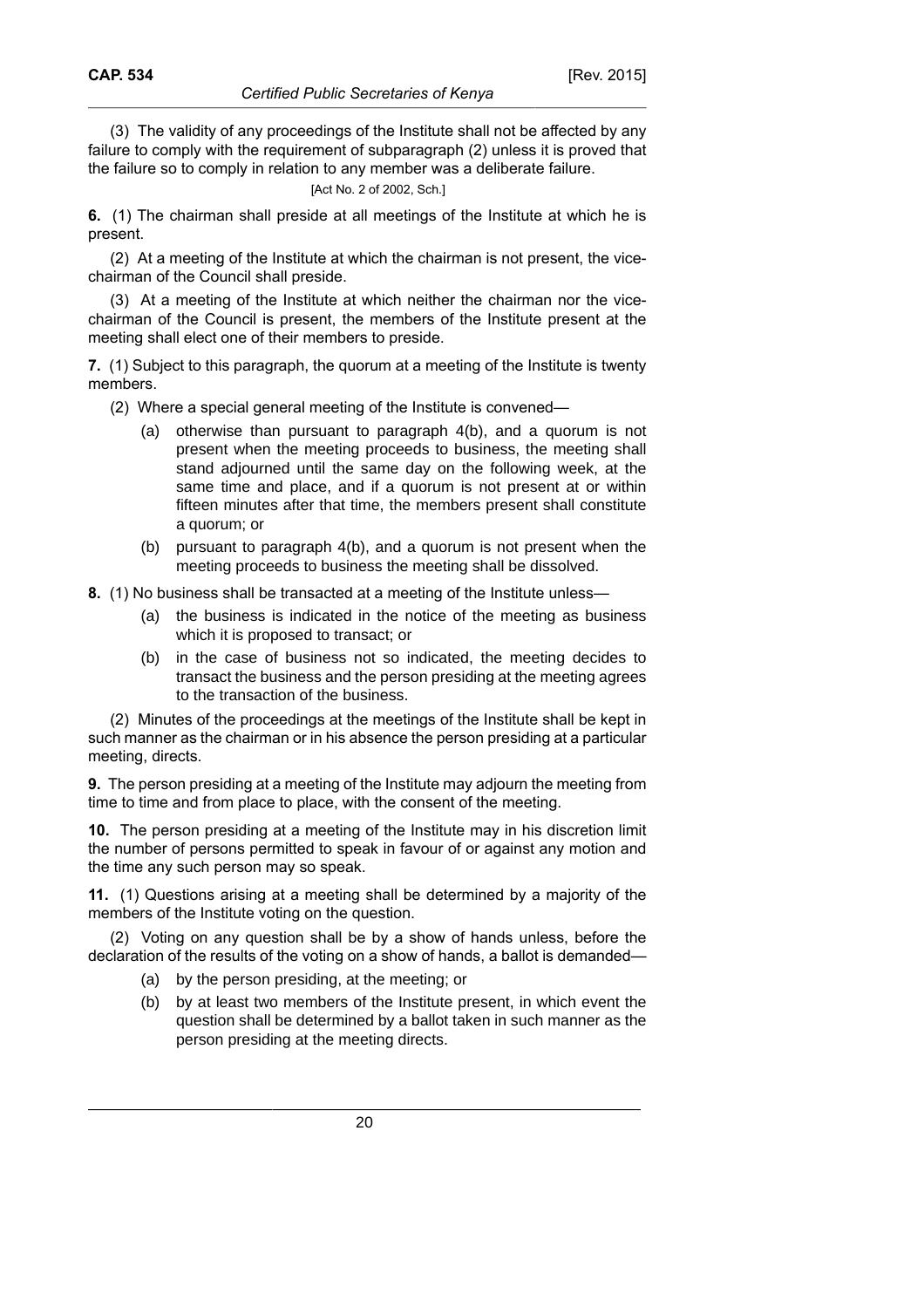(3) Where a ballot is held voting maybe done either personally or by written proxy.

(4) An instrument appointing a proxy shall be in writing and shall be deposited with the secretary to the Council not less than forty-eight hours before the meeting of the Institute at which it is to be used.

(5) A proxy to be used in any ballot at any meeting may be used at the meeting or, if the meeting is adjourned, in any ballot when the meeting is resumed after the adjournment but the holding of a proxy shall not be counted towards the quorum at any stage of any meeting.

(6) The person presiding at a meeting of the Institute has a deliberative vote, and, in the event of an equality of votes, also has a casting vote.

(7) A declaration by the person presiding at a meeting of the Institute that a resolution has or has not been carried and an entry to that effect in the minutes of the meeting is evidence of that fact.

# SECOND SCHEDULE

[Section 8(4).]

## THE COUNCIL

#### *Members of the Council*

**1.** (1) Each of the nine members of the Council (one of whom shall be the vicechairman) referred to in section  $9(1)(b)$  shall be elected at an annual general meeting of the Institute.

- (2) Subject to paragraph 2, a member of the Council—
	- (a) elected pursuant to subparagraph (1);
	- (b) appointed pursuant to section 9(2); or
	- (c) co-opted pursuant to subparagraph (3),

holds office for the prescribed period, unless he earlier ceases to hold office.

(3) Subject to subparagraph (4), where a member of the Council (including a member co-opted pursuant to this subparagraph) ceases to hold office before the expiration of the prescribed period or otherwise than under the provisions of paragraph 2 (where applicable) the Council may co-opt a person to hold that office.

(4) Subparagraph (3) does not apply to the member of the Council appointed pursuant to section 9(2).

- (5) In this paragraph the **"prescribed period"** means—
	- (a) in relation to a member referred to in subparagraph (2)(a), the period beginning with his election and ending at the commencement of the day on which the third annual general meeting after his election is to be held;
	- (b) in relation to a member referred to in subparagraph  $(2)(c)$ , the period beginning with his being co-opted and ending at the commencement of the day on which the first annual general meeting after his being co-opted is to be held.

**2.** Of the nine members of the Council (including the vice-chairman) first elected by the Institute after the commencement of this Act.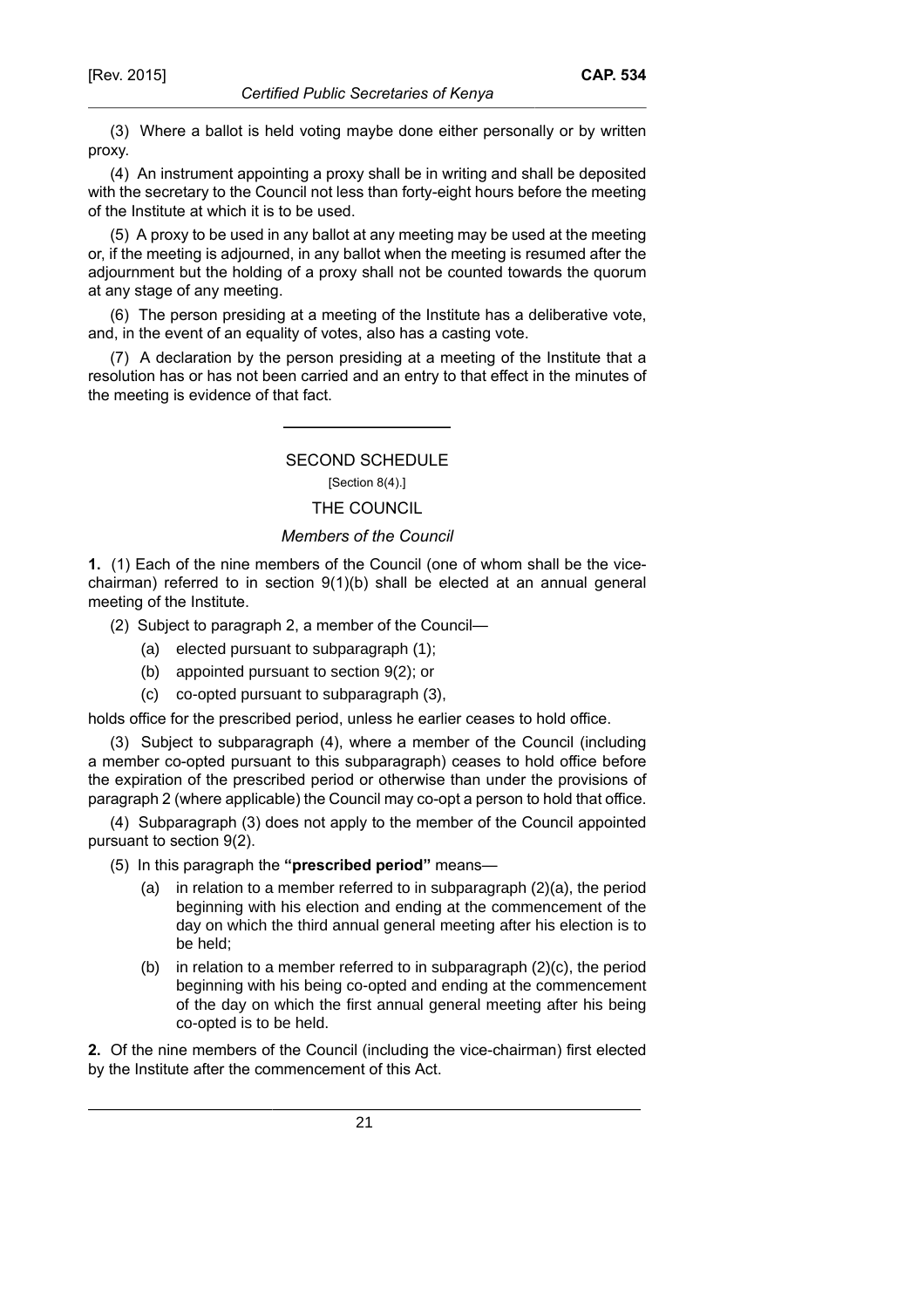- (a) three (identified by agreement of the members of the Council or by lot) shall cease to hold office at the commencement of the day on which the second annual general meeting of the Council is to be held, save in the case of any such member who earlier ceases to hold office;
- (b) three (so identified) shall ceases to hold office at the commencement of the day on which the third annual general meeting of the Council is to be held, save in the case of any such member who earlier ceases to hold office; and
- (c) the remaining three members shall cease to hold office at the commencement of the day on which the fourth annual general meeting of the Council is to be held, save in the case of such member who earlier ceases to hold office.

**3.** A member of the Council may resign the office by writing under his hand delivered—

- (a) in the case of the member appointed pursuant to section 9 (2), to the Minister; or
- (b) in the case of any other member, to the Council.

**4.** (1) Subject to paragraph 1 (3), where a member of the Council ceases to hold office a member shall be elected to fill the vacancy at the annual general meeting of the Institute next following, or shall be appointed by the Minister, as the case may be.

(2) A member of the Council who ceases to hold office is eligible for re-election or reappointment.

**5.** Paragraphs 1, 2, 3 and 4 do not apply to the chairman.

## *Vice-Chairman of the Council*

**6.** (1) There shall be a vice-chairman of the Council who shall be elected by the Council from amongst the members of the Council.

(2) The vice-chairman shall hold office for the period of one year immediately following his election to the office, or if he ceases to hold office as a member of the Council before then, until he so ceases to hold office.

(3) Subject to paragraph 2 of the First Schedule, the vice-chairman may exercise and perform the function of the chairman if the chairman is unable to exercise and perform those functions.

#### *Proceedings*

**7.** The quorum at meetings of the Council and the arrangement relating to meetings of the Council shall be such as the Council may determine.

**8.** The person presiding at a meeting of the Council has a deliberative vote, and, in the event of an equality of vote, also has a casting vote.

**9.** Minutes of the proceedings of the Council shall be kept in such manner as the Council directs, and, on the written request of the Minister, shall be made available to him or any person nominated by him.

22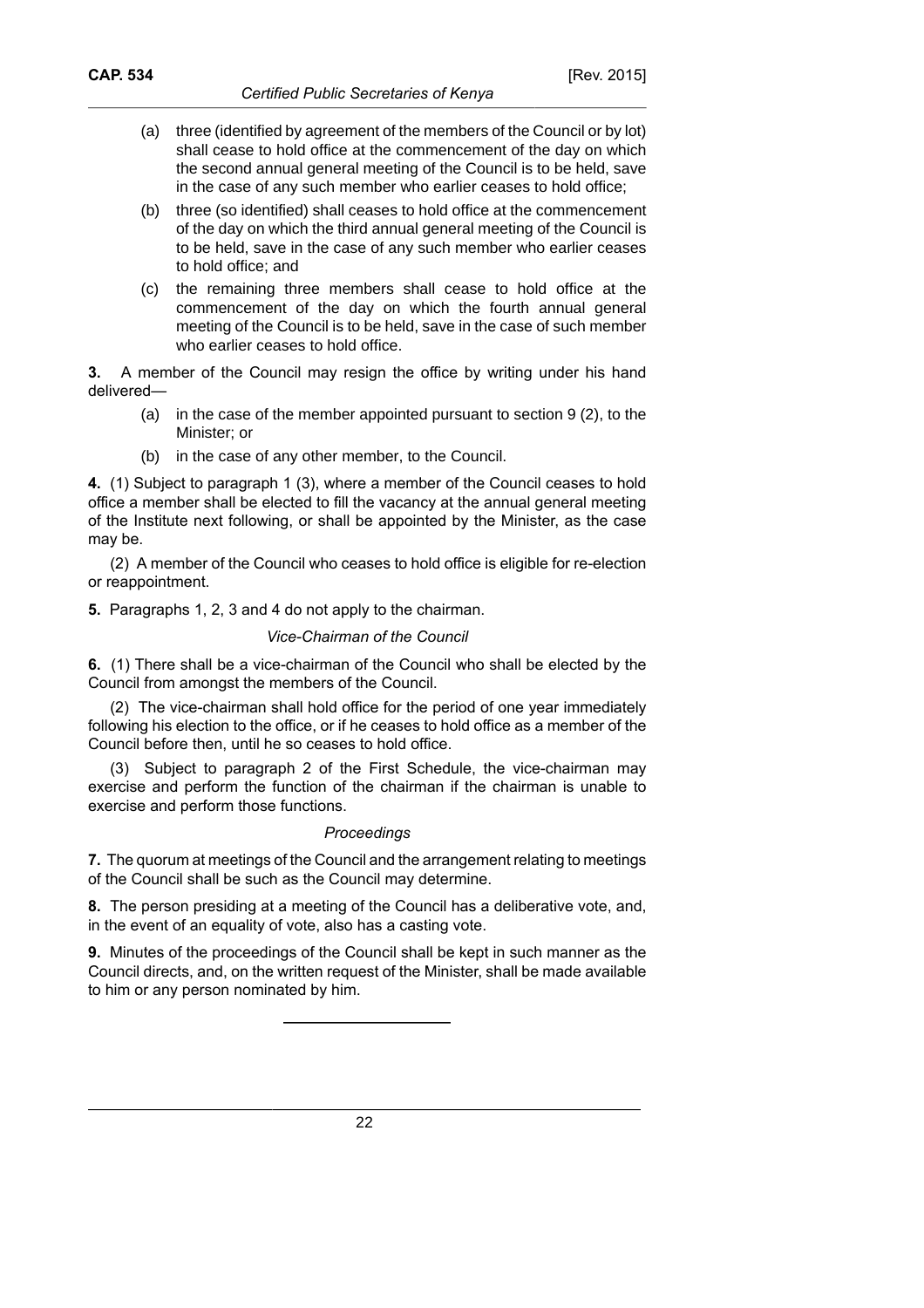**CAP. 534**

THIRD SCHEDULE

#### [Section 11(4), Act No. 2 of 2002, Sch.]

#### THE REGISTRATION BOARD

#### *Members of the Registration Board*

**1.** (1) A member of the Registration Board shall hold office for the period of three years next following his appointment unless he earlier ceases to hold office.

(2) A member of the Registration Board may resign the office by writing under his hand delivered to the Minister.

(3) A member of the Registration Board who ceases to hold office is eligible for re-appointment.

#### [Act No. 2 of 2002, Sch.]

#### *Chairman and Vice-Chairman of the Registration Board*

**2.** (2) The Minister shall appoint from amongst the members of the Registration Board a chairman and a vice-chairman of the Board.

(2) The chairman and the vice-chairman of the Board shall hold his office until he ceases to hold office as a member of the Registration Board or until he resigns the office under subparagraph (3).

(3) The chairman or the vice-chairman of the Registration may resign the office by writing under his hand addressed to the Minister.

(4) The vice-chairman may exercise any of the functions of the chairman if the chairman is unable to exercise and perform those functions.

#### *Proceedings*

**3.** The quorum at meetings of the Registration Board and the arrangements relating to meetings shall be such as the Registration Board may determine.

**4.** The person presiding at a meeting of the Registration Board has a deliberative vote, and, in the event of an equality of votes, also has a casting vote.

**5.** Minutes of the proceedings of the Registration Board shall be kept in such manner as the Board directs, and, on the written request of the Minister shall be made available to him or any person nominated by him.

#### FOURTH SCHEDULE

#### *Proceedings on Inquiry*

**1.** (1) The Council shall cause a statement to be prepared setting out the allegation of professional misconduct to be investigated by the Disciplinary Committee.

(2) The secretary to the Council shall transmit to each member of the Disciplinary Committee and to the person whose conduct is the subject of investigation a copy of the statement prepared pursuant to subparagraph (1).

**2.** (1) The secretary to the Council shall give notice of the first date, time and place fixed for the inquiry to the person whose conduct is the subject of investigation.

(2) Every such notice shall, at least fourteen days before the first date fixed for the inquiry, be delivered to the person whose conduct is the subject of investigation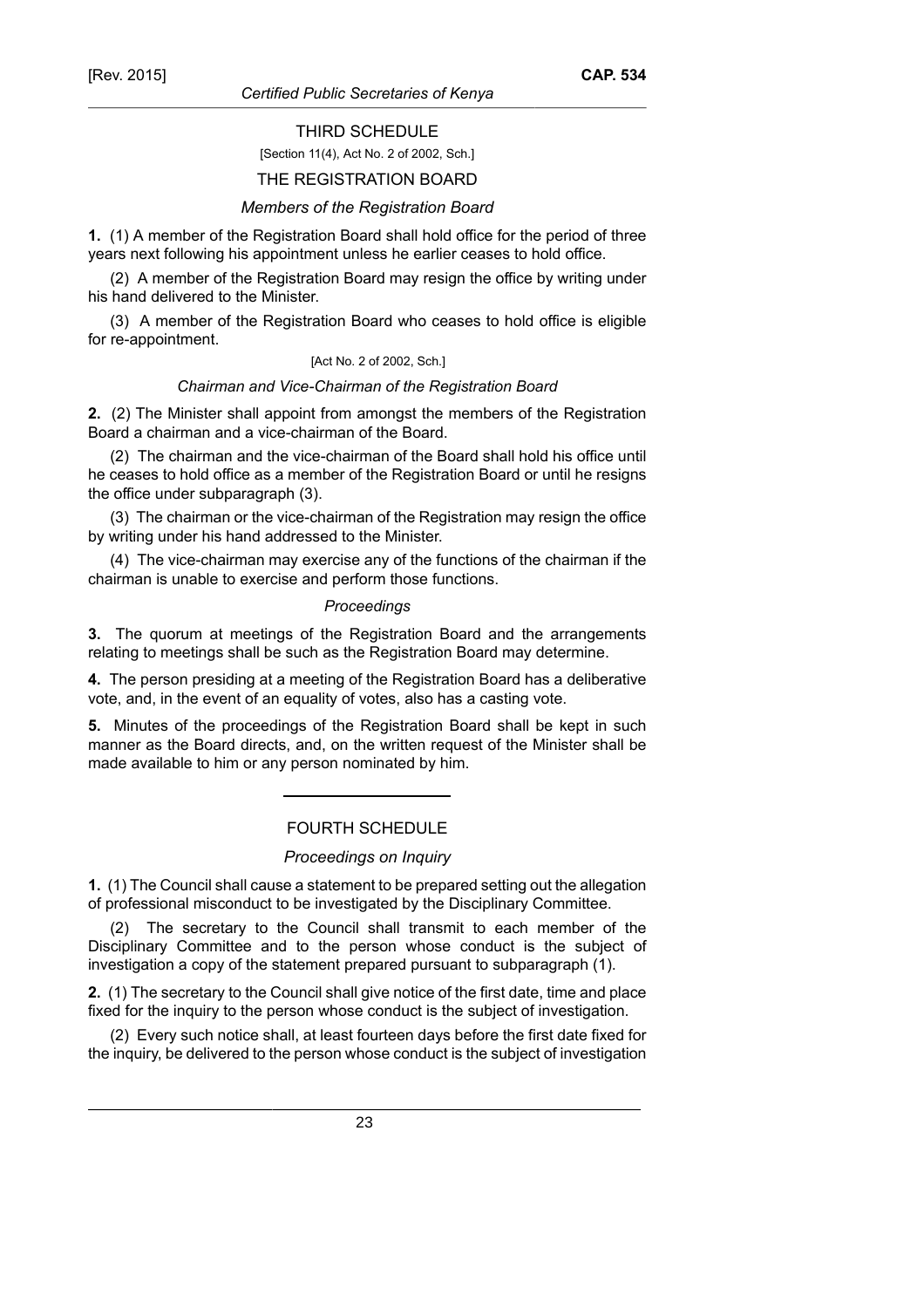by hand or be sent to him through the post by registered letter addressed to his address last known to the Council.

(3) Where a person whose conduct is the subject of investigation fails to appear either personally or by his advocate at the time and place fixed in the notice served on him, the inquiry may proceed in his absence.

(4) Notice of the adjournment of an inquiry shall be given to the person whose conduct is the subject of investigation in such manner as the Disciplinary Committee determines.

**3.** (1) A person whose conduct is the subject of investigation may appear at the inquiry either personally or by his advocate.

(2) The Institute may appear at the inquiry by an advocate.

**4.** (1) For the purpose of the conduct of the inquiry the Disciplinary Committee has power—

- (a) to administer oaths;
- (b) to summon persons to attend and give evidence; and
- (c) to order the production of relevant documents, including court judgements.

(2) An oath may be administered by any member of the Disciplinary Committee or by the secretary to the Council.

(3) Notices, orders and summons of the Disciplinary Committee shall be issued under the hand of the secretary to the Council.

**5.** (1) Subject to this Schedule, on the inquiry—

- (a) the procedure to be followed is within the discretion of the Disciplinary Committee; and
- (b) the Disciplinary Committee is not bound by the rules of evidence.

(2) Unless the Disciplinary Committee otherwise determines, the proceedings on the inquiry shall be held *in camera*.

(3) The secretary to the Council shall keep or cause to be kept, a record of the proceedings on the inquiry.

**6.** (1) The decision of the Disciplinary Committee on the inquiry is that of the majority of the members present and voting for the purpose of making a decision.

(2) For the purposes of making the decision on the inquiry every member of the Disciplinary Committee has one vote, and, in the event of an equality of votes, the chairman of the Disciplinary Committee also has a casting vote.

**7.** The validity of proceedings on the inquiry is not affected by any vacancy among the members of the Disciplinary Committee or any defect in the appointment of a member.

**8.** (1) A person served with a summons to appear as a witness at the inquiry who, without reasonable excuse, fails to attend as required by the summons, is guilty of an offence.

(2) A person appearing as a witness at the inquiry who, without reasonable excuse—

(a) refuses or fails to be sworn;